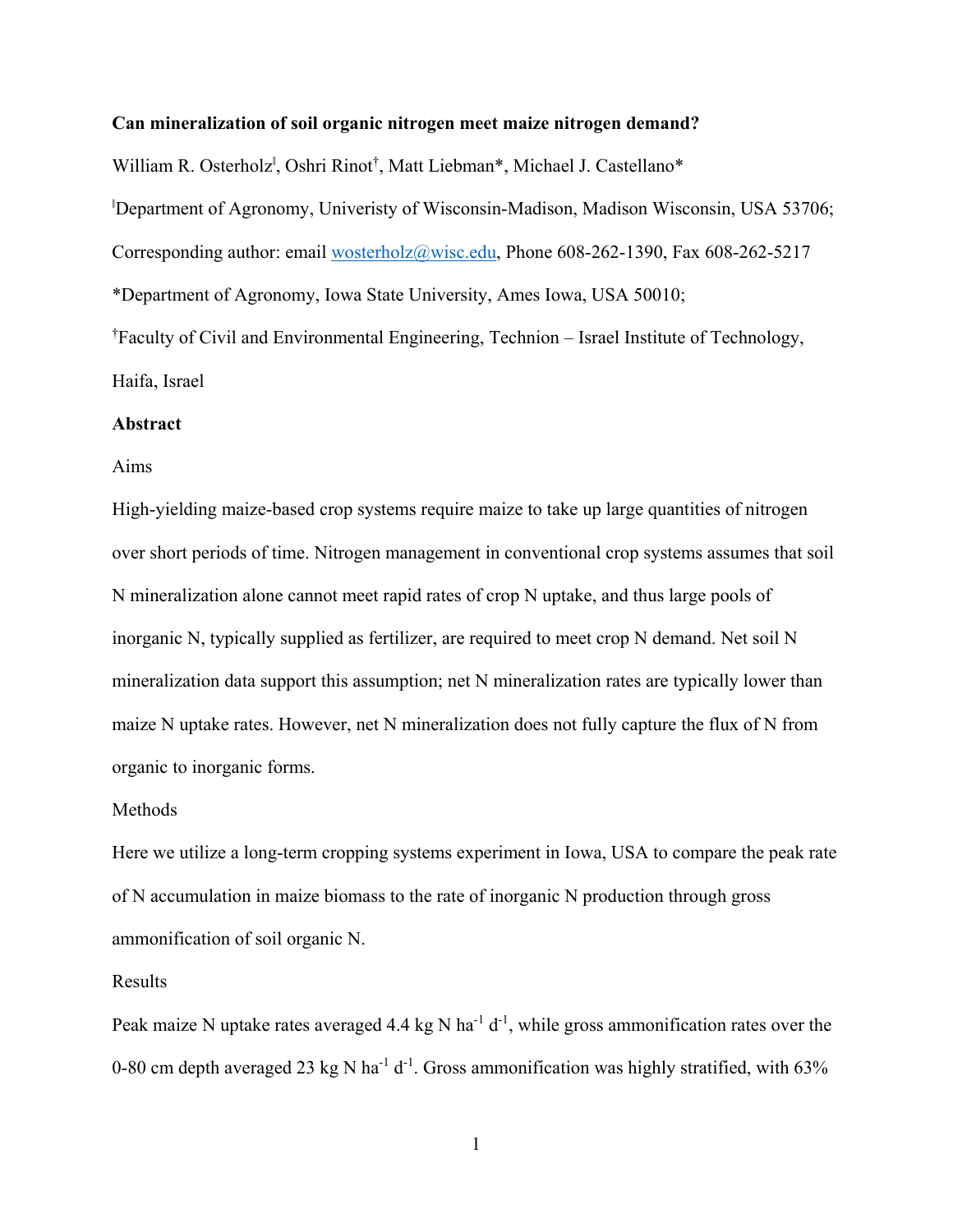occurring in the 0-20 cm depth and 37% in the 20-80 cm depth. Across the three cropping systems with varied rotation lengths and fertilizer inputs, neither peak maize N uptake rate nor gross ammonification rate differed significantly.

## **Conclusions**

Gross ammonification rate was 3.4 to 4.5 times greater than the peak maize N uptake across the cropping systems, indicating that inorganic N mineralized from soil organic matter may be able to satisfy a large portion of crop N demand and explicit consideration of gross N mineralization may contribute towards strategies that reduce the reliance of crops on large soil inorganic N pools that are easily lost to the environment.

#### **Keywords**

Nitrogen mineralization; ammonification; maize; cropping systems; nitrogen uptake

## **Introduction**

Globally, maize (*Zea mays*) receives higher inorganic N fertilizer inputs (mean rate 136 kg N ha<sup>-1</sup>) than any other cereal crop (FAO 2006). High N inputs to maize result from high crop N demand; for instance a 10 Mg ha<sup>-1</sup> crop will take up between  $\sim$ 125 and 310 kg N ha<sup>-1</sup> (Ciampitti and Vyn 2012). In situations with high yield potential, rates of N uptake by maize may exceed the rate of N supply from the soil. Indeed, Magdoff (1995) argued that N supply from mineralization of soil organic matter (SOM) is insufficient to match N demand during the peak growth phase of maize. This argument is supported by studies demonstrating that rates of net N mineralization are typically much lower than rates of maize N uptake (Ma et al. 1999, Pang and Letey 2000, Brye et al. 2003, Loecke et al. 2012).

However, net N mineralization may not fully represent the soil's ability to supply N to crops. In contrast to gross N mineralization, which measures the rate of production of inorganic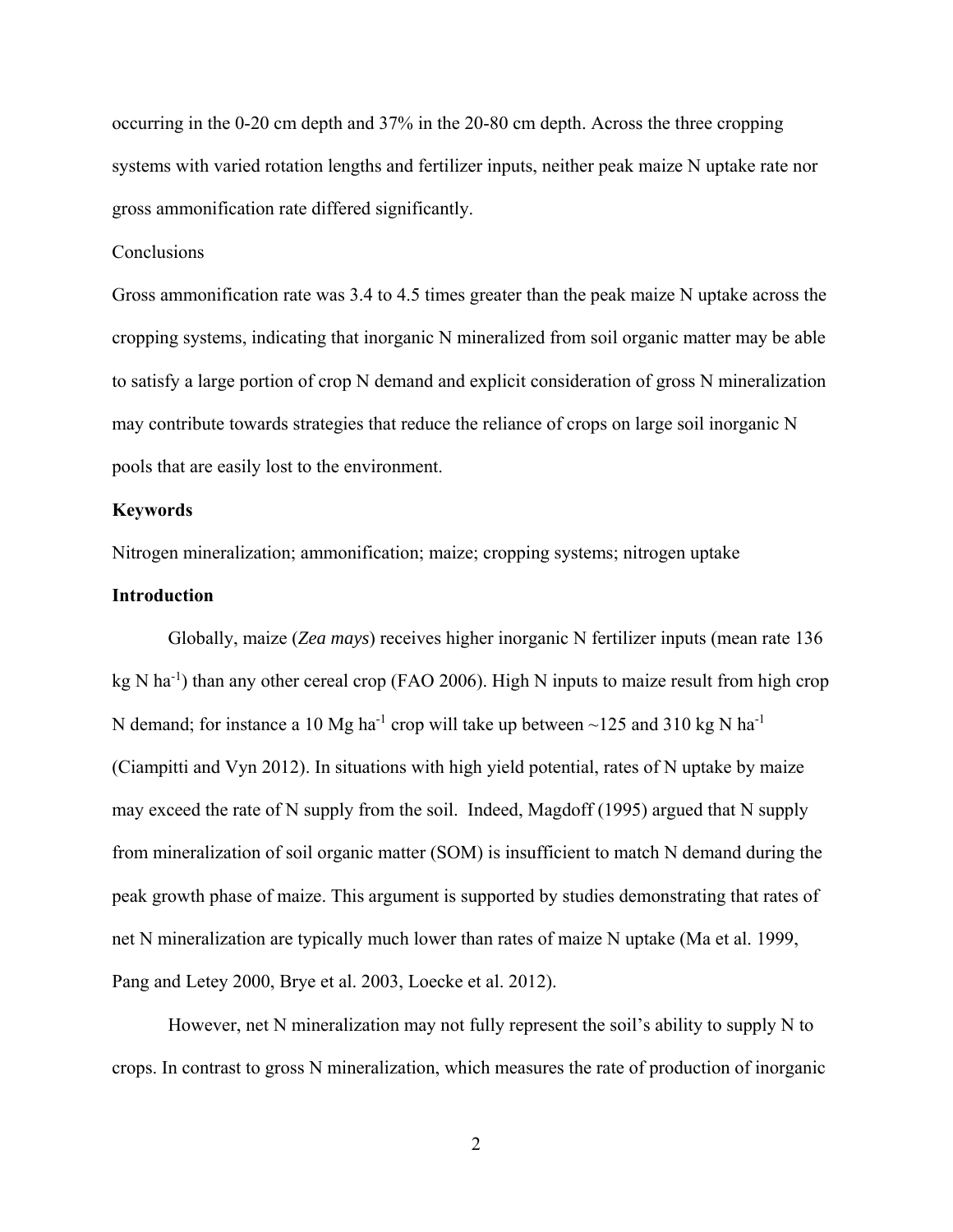ammonium ( $NH<sub>4</sub>$ <sup>+</sup>) by heterotrophic soil organisms, net N mineralization measures the change over time in the size of the soil inorganic N pool in the absence of roots (i.e., crop uptake). Historically, net N mineralization has been assumed to be an accurate indicator of plant N availability because roots are considered poor competitors against microbes for inorganic N and thus can only access N that is mineralized in excess of microbial demand (Schimel and Bennett 2004).

In contrast, a growing body of work questions the assumption that plants can only access N that is mineralized in excess of microbial demand (Kaye and Hart 1997, Schimel and Bennett 2004). Recent work has demonstrated that a cereal crop was able to accumulate a greater amount of added inorganic N than microbes by competing directly with microbes for inorganic N (Inselsbacher et al. 2010). If the rate of N supply from organic matter mineralization can meet or exceed the rate of N uptake of maize, dependence on large soil inorganic N pools could be greatly reduced. Agroecosystems that employ organic N sources rather than inorganic N sources can achieve better coupling of C and N cycling processes (Drinkwater and Snapp 2007), which may in turn enable a greater number of plant-microbe N competition events that allow for both sufficient plant N uptake as well as relatively small soil inorganic N pools. Small inorganic N pools could potentially increase the efficiency of N management because reliance on large soil inorganic N pools often leads to large environmental N losses (Robertson and Vitousek 2009).

Despite this potential, a comparison of the rates of potential N supply (i.e., gross ammonification) and crop N uptake has not yet been undertaken. Nitrogen can be supplied to a crop through application of inorganic N fertilizer, application of organic N fertilizer (manure) that is subsequently mineralized, biological N fixation, and through the mineralization of native soil organic N. For example,  $15N$  tracer studies show that N mineralized from SOM typically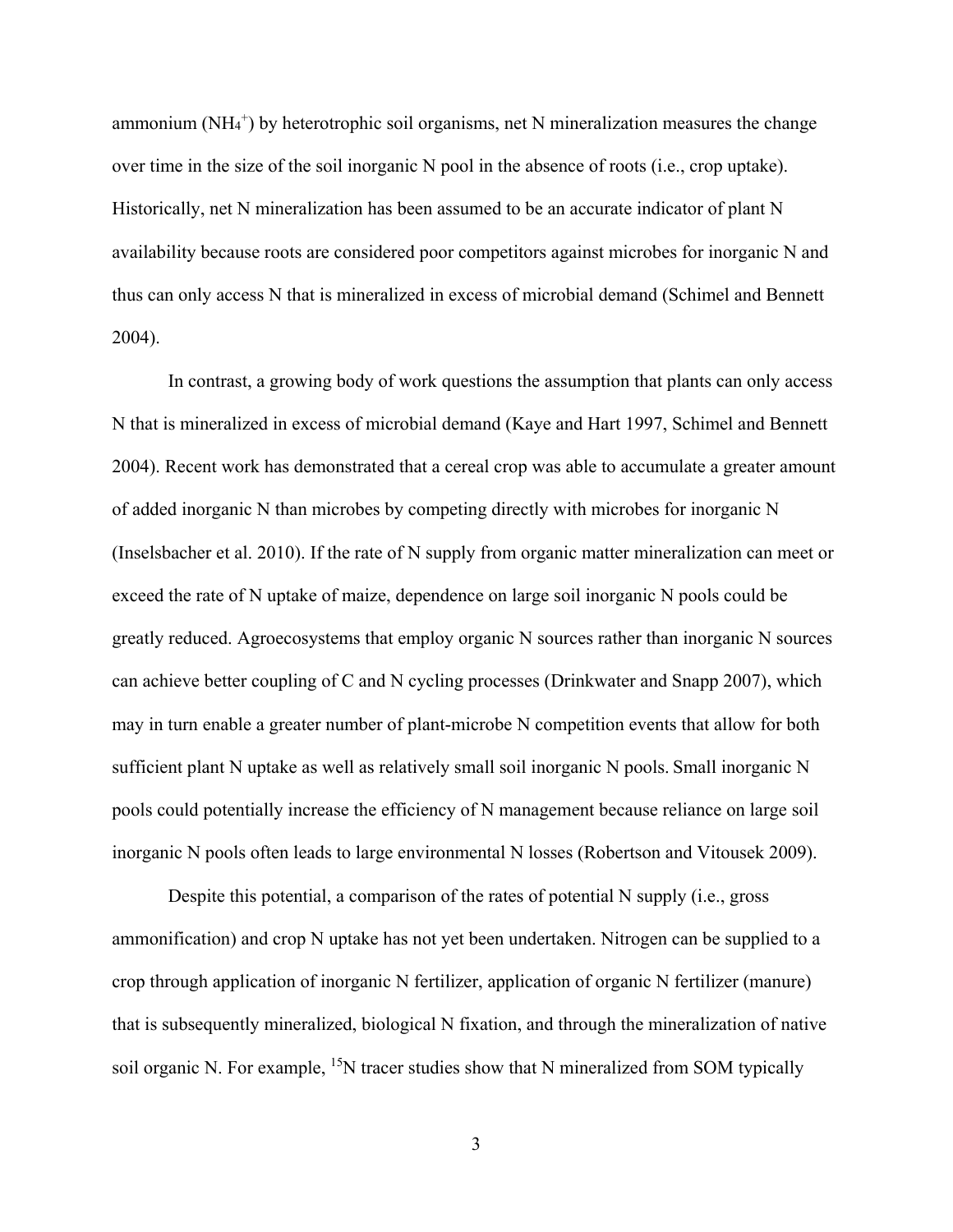provides >50% the N assimilated by maize over a growing season despite large N fertilizer applications (Cassman et al. 2002, Stevens 2005, Gardner and Drinkwater 2009). The supply rate of N from mineralization of native organic N sources is limited by the rate at which organic N is mineralized by microbes into NH<sub>4</sub><sup>+</sup> (i.e. gross ammonification rate). This newly mineralized NH4 + is subject to various competing transformations: nitrification, immobilization into the microbial biomass, and uptake by plants (Robertson and Vitousek 2009). Most agricultural N management strategies assume that only net N mineralization – the mineral N remaining from gross ammonification after microbial immobilization demand has been satisfied – is available to plants. That is, plants are only able to access mineralized N that exceeds microbial demand. For this reason, much research effort has focused on using net N mineralization as a predictor of plant available N (Olfs et al. 2005), and multiple comparisons of cumulative seasonal net N mineralization and maize N uptake show that maize N uptake consistently exceeds net N mineralization (Ma et al. 1999, Brye et al. 2003, Zhao et al. 2004, Loecke et al. 2012, Hartmann et al. 2014). Based on the assumption that maize N demand exceeds the supply of N from the soil, conventional N management strategies aim to use inorganic N fertilizer applications to optimize inorganic N pool size and thus prevent shortfalls in N supply.

The use of net N mineralization measurements to estimate N supply is problematic if the crop can successfully compete with microbes for a limited supply of inorganic N. Immobilization of N by microbes has often been viewed as a challenge in agricultural nutrient management, but this process acts a critical short term sink for inorganic N and may increase nutrient use efficiency. While microbial immobilization can outcompete plant uptake for a limited inorganic N supply over the short term (hours to days), the relatively long lifespan of plant roots compared to soil microbes enables plants to eventually sequester inorganic N over longer time periods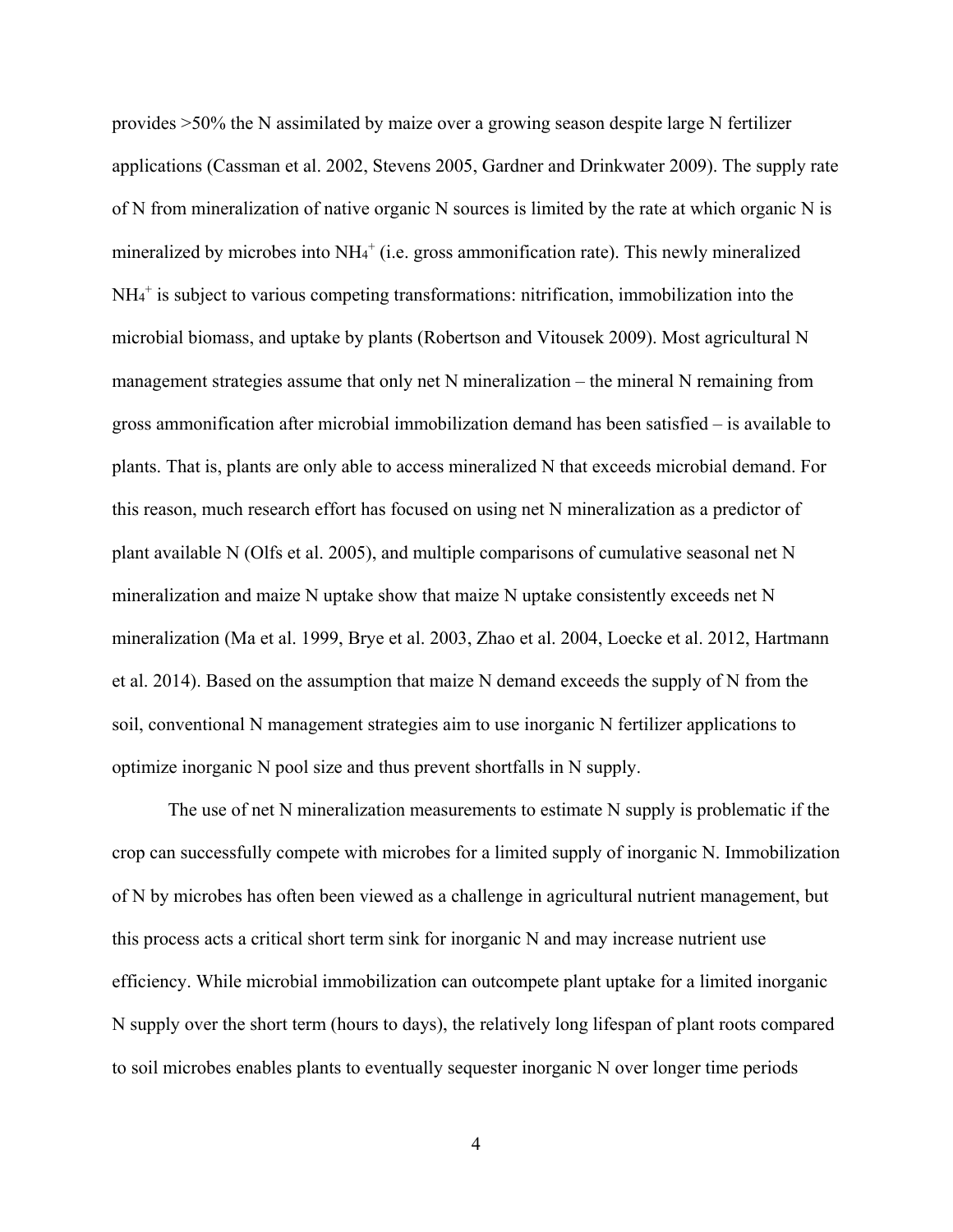(days to weeks) (Hodge et al. 2000). In natural systems, plants have been shown to effectively compete with microbial immobilization for NH<sub>4</sub><sup>+</sup> (Kaye and Hart 1997), and recent laboratory studies have extended these results to agricultural crops (Xu et al. 2007, Inselsbacher et al. 2010). Thus, direct measurement of gross ammonification rates may provide a more complete indicator of potential N supply than net N mineralization assays.

The distinction between gross ammonification and net N mineralization is further illustrated by the weak correlation between gross ammonification rates and net N mineralization rates (Booth et al. 2005), as each of the N consumption processes that compete for mineralized NH4 + occur simultaneously and depend on a number of factors (Mary and Recous 1994, Schimel and Bennett 2004), precluding the determination of gross ammonification rates using net N mineralization data. Thus, efforts to predict the supply of inorganic N using net N mineralization measurements could lead to false conclusions regarding the true N supplying capacity of soil. The N supplying capacity of soil is an important biochemical indicator of SOM quality as it provides insight into potential plant N availability that cannot be provided by more commonly used chemical indicators such as total N (Gil-Sotres et al. 2005, Schomberg et al. 2009). Conventional agricultural N management strategies have largely lacked a strong focus on optimizing the indigenous soil N supply, instead relying on inorganic N fertilizer additions to achieve high levels of crop production, resulting in a failure to achieve high levels of synchrony between crop N demand and N supply (Cassman et al. 2002). Investigation of the true inorganic N supplying capacity of the soil, i.e. gross ammonification, could provide insights to help address this asynchrony and reduce N lossese to the surrounding ecosystem.

Here, we directly test the prediction that the potential rate of soil N mineralization is less than the peak rate of crop N uptake. We utilized a long-term experiment in Iowa, USA, to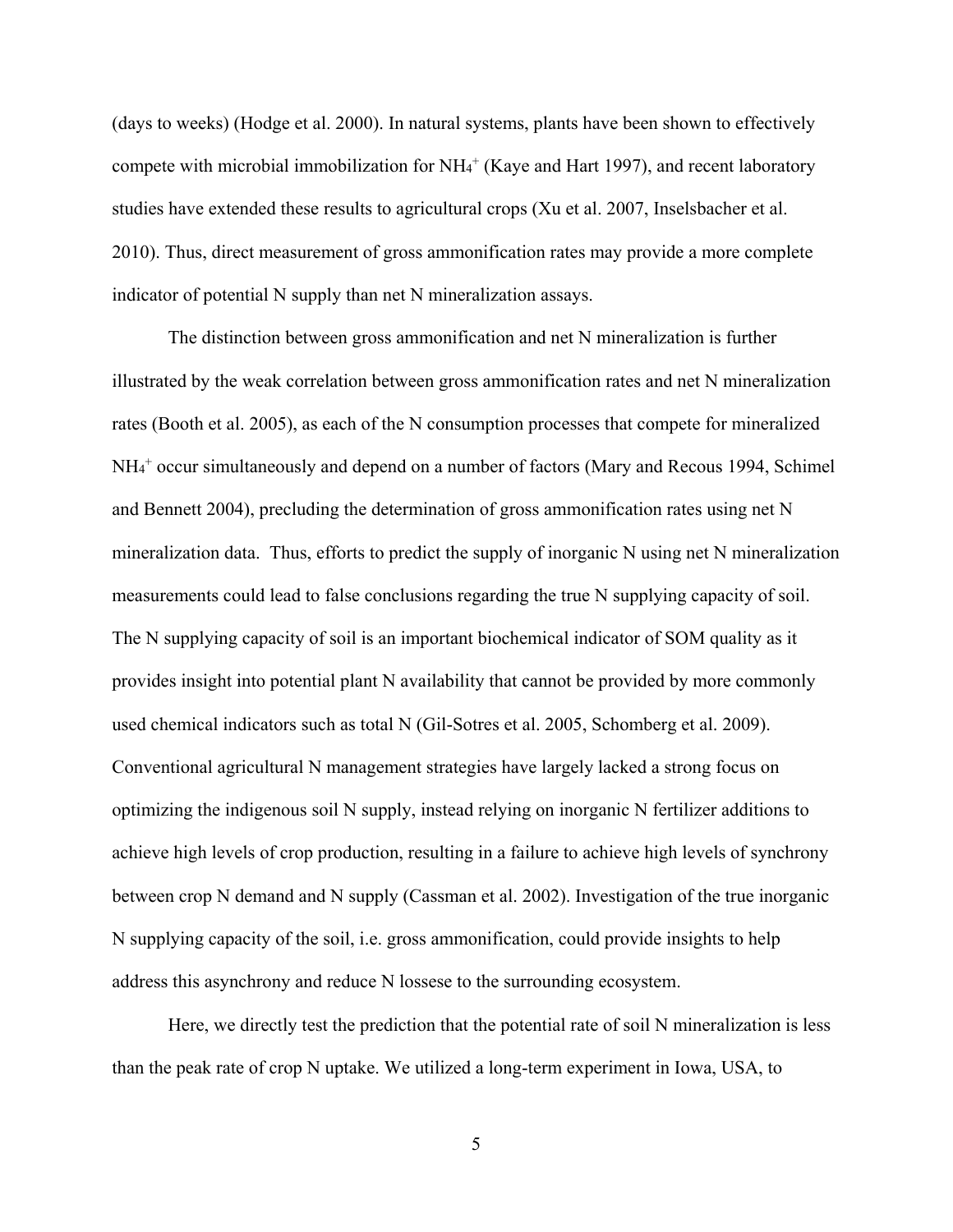examine the relative rates of maize N uptake and gross ammonification in three cropping systems that vary in crop rotation length, N management, and SOM dynamics (Lazicki 2011, Davis et al. 2012). Our experiment site was particularly well suited to address this question because diversified cropping systems that utilize organic N fertility sources can maintain relatively small inorganic N pools yet still achieve high maize N uptake (Sanchez et al. 2004). We linked direct measurements of crop growth and N uptake with laboratory assays of gross ammonification in order to compare gross ammonification to a depth of 80 cm to peak maize N uptake rates. Our goals were to: 1.) investigate how maize N demand compares to the potential supply of inorganic N as measured by gross ammonification and 2.) explore the effect of conventional and alternative maize-based cropping systems on the relative rates of maize N uptake and gross ammonification.

## **Methods**

The Marsden Farm cropping systems experiment was established in 2002 in Boone County, Iowa, USA (42°01' N, 93°47' W), and consisted of three cropping systems: a 2-year maize-soybean (*Glycine max*) rotation that utilized a conventional N fertilizer management program, a 3-year maize-soybean-oat (*Avena sativa*)/red clover (*Trifolium pratense*) rotation with composted manure application, and a 4-year maize-soybean-oat/alfalfa (*Medicago sativa*) alfalfa rotation with composted manure application (Liebman et al. 2008, Davis et al. 2012). A 104-day maturity maize hybrid (Viking 72-04N) was planted at 79,600 seeds ha-1 on April 22, 2014. From the initiation of the experiment in 2002 through 2014 an average of 112 kg N ha<sup>-1</sup> yr-<sup>1</sup> of inorganic N fertilizer (as urea or urea-ammonium-nitrate) was applied at maize planting in the 2-year system only, while over the same period 11.5 Mg ha<sup>-1</sup> yr<sup>-1</sup> of composted cattle manure containing 164 kg total N ha<sup>-1</sup> was applied in the fall preceding maize planting in the 3-year and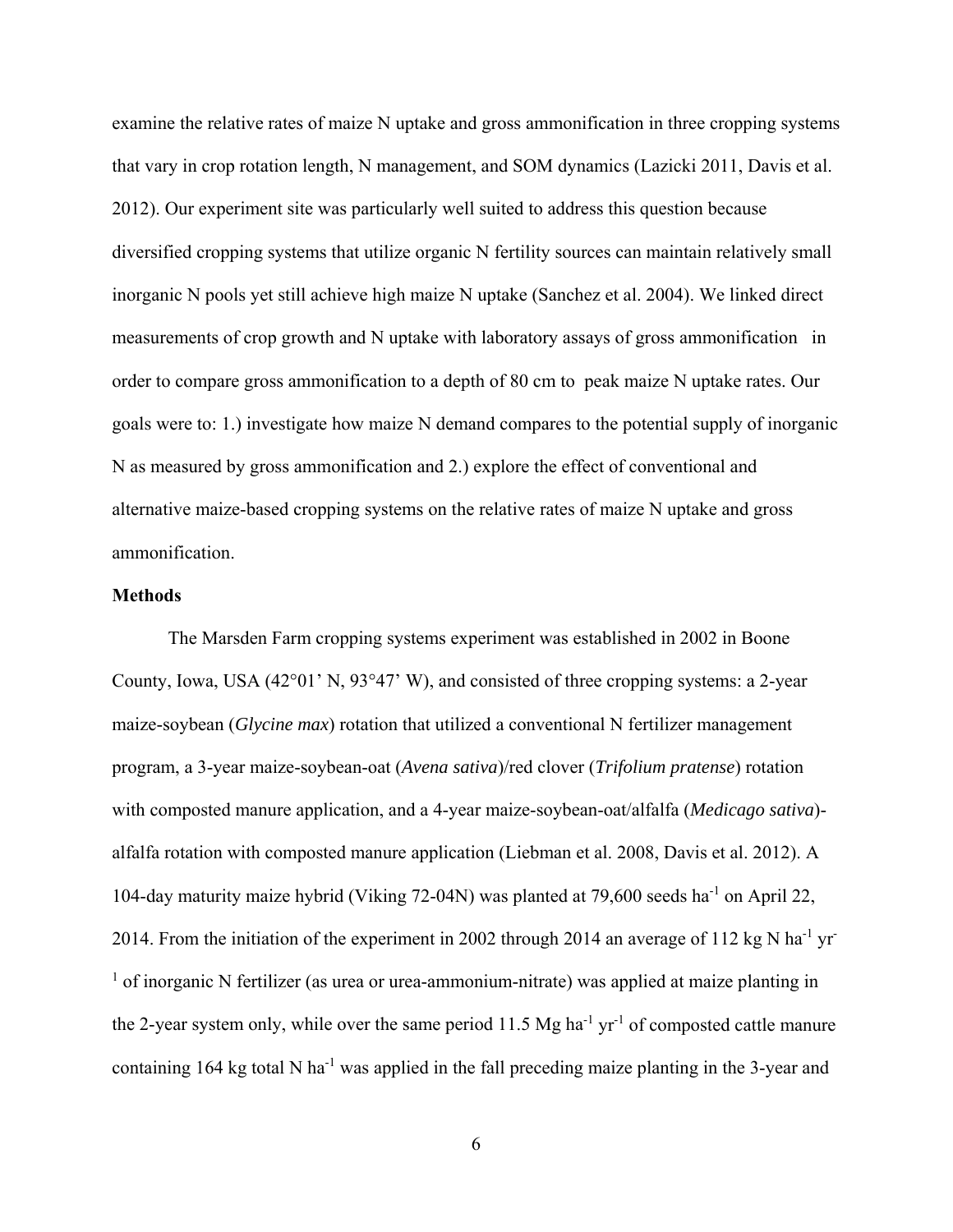4-year systems. Soil testing was used to determine additional inorganic N fertilizer application rates in all three systems (Blackmer et al. 1997). During the measurement year (2014) supplemental N fertilizer was applied on June 11, 2014 at a rate of 56 kg N ha<sup>-1</sup> 2-year system and 28 kg N ha<sup>-1</sup> in the 3- and 4-year systems as urea-ammonium-nitrate solution  $(28\% N)$ . These rates were comparable to the 12-year average supplemental fertilizer rates (41, 27, and 18  $kg \text{ N}$  ha<sup>-1</sup> in the 2-year, 3-year, and 4-year systems, respectively). Thus, total inorganic N fertilizer application in 2014 was 168 kg N ha<sup>-1</sup> in the 2-year system and 28 kg N ha<sup>-1</sup> in the 3and 4-year systems. Symbiotic N fixation during cultivation of red clover and alfalfa also likely added significant quantities of N to the more diversified systems. These additions would play an important role in the N balance of the cropping systems, but N fixation was not addressed in this research as the magnitude of N fixation was not measured and previously reported rates of symbiotic N fixation are poorly constrained and site specific (Carlsson and Huss-Danell 2003, Gelfand and Roberston 2015). Additional management details can be found in the Appendix. Soils at the experiment site consisted of loam and clay loam Mollisols with 4.0-7.9% SOM, and after 12 years of management, there were no consistent differences in SOM between the three cropping systems (Table A-1). The experiment was arranged in a randomized complete block design with all entry points of the three crop rotations (i.e. all crops within each of the rotations) represented in four replicate blocks in each year of the study. Plots measured 18 m  $\times$  85 m.

Maize N uptake rate was determined by sequential sampling of aboveground plant materials and subsequent fitting of mathematical functions to growth data (Hunt 1982). Four whole maize plants were sampled from each plot on 10 dates during the 2014 growing season. Sampling intervals were chosen to coincide with plant growth stages V1, V4, V8, V11, V17, R1, R2, R4, R5, and R6 (Abendroth et al. 2011). Samples were dried at 60°C and weighed, then total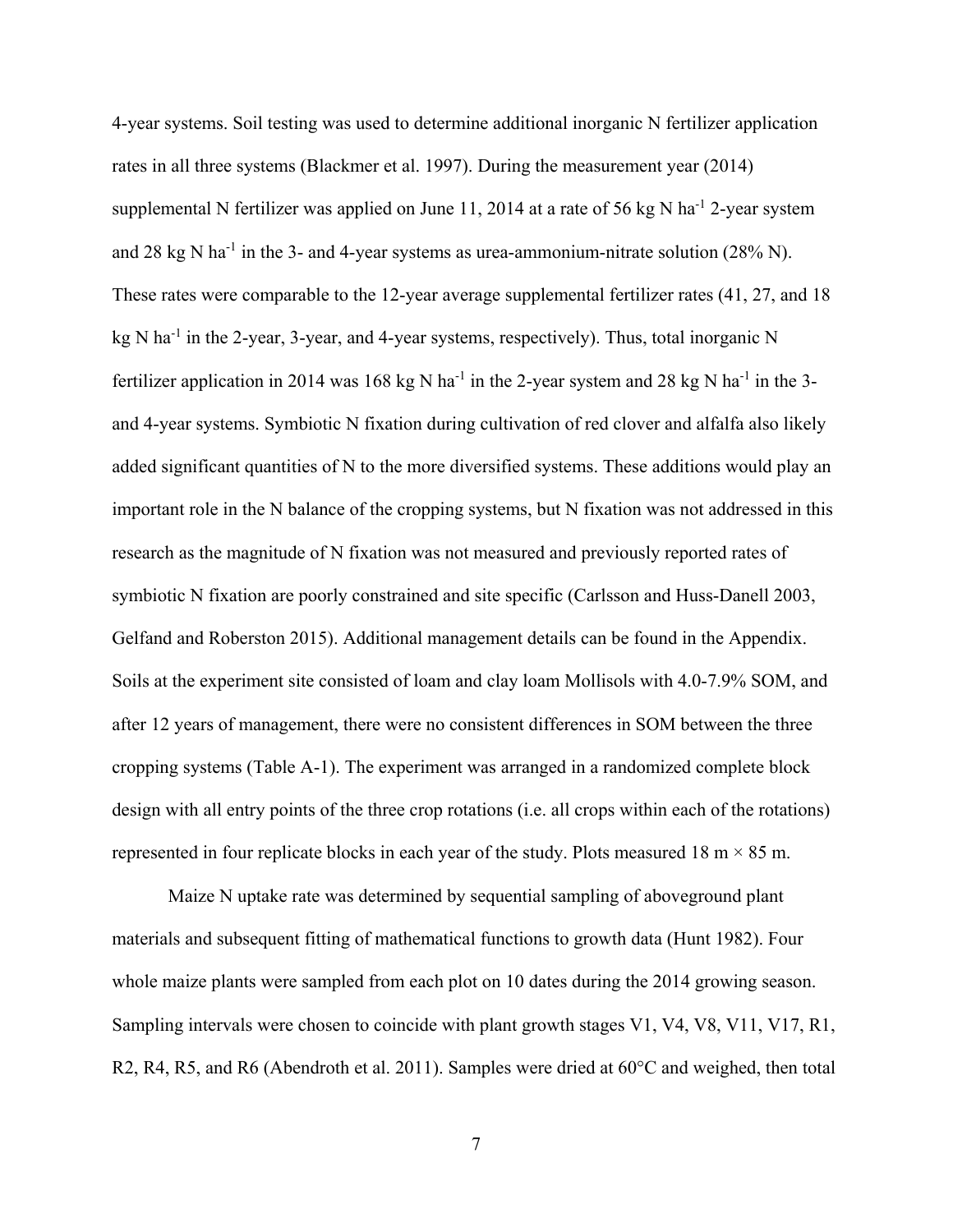N in aboveground biomass was determined by homogenizing the entire plant sample and analyzing a subsample for N concentration by dry combustion elemental analysis in a LECO Truspec CHN analyzer (LECO Corp. St. Joseph MI, USA). Nitrogen content was then plotted against accumulated growing degree days (GDDs) (Base T=10°C, Max T=30°C) for the sampling dates as recorded by a weather station located  $\sim$ 1 km from the experiment site. Curves were then fit to plots of total N content against GDDs for each experimental plot using the Beta function (Yin et al. 2003) in SigmaPlot 11.0 (Systat Software Inc., London, UK). Uptake rate of N was determined by taking the derivative of the N mass curve. Maximum potential daily N uptake rate was estimated by multiplying the peak N uptake rate as determined by the N uptake curve by the maximum daily GDDs observed during the growing season (16.3 GDD). Maize N uptake estimates were conservative as they did not take into account root N, which typically comprises 15-20% of total plant N (Sanchez et al. 2002, Loecke et al. 2012). Maize yield was determined from the central six rows of the plots using a combine harvester and weigh wagon, and yields were corrected to a moisture content of 155 g  $H_2O$  kg<sup>-1</sup> grain.

Gross ammonification rates in the three cropping systems were measured in the laboratory using the pool dilution method (Hart et al. 1994) on soil cores taken within one week of the peak corn N uptake rate. In each experimental plot 35 soil cores (18 mm diameter) from 0- 80 cm depth were taken randomly throughout the plots on July 18-21, 2014. Cores were split into three depths (0-20 cm, 20-50 cm, and 50-80 cm), bulked by depth and stored at 4° C. Field moist soils were gently sieved by hand to pass though large mesh size (8 mm) in order to minimize disruption of macro- and micro-aggregates and avoid unnecessary stimulation of microbial activity. Within seven days of sampling, triplicate cores (3 cm diameter x 5 cm depth) were repacked with field moist soil (moisture content ranged from 0.18 to 0.30 g H<sub>2</sub>O g<sup>-1</sup> soil) to a bulk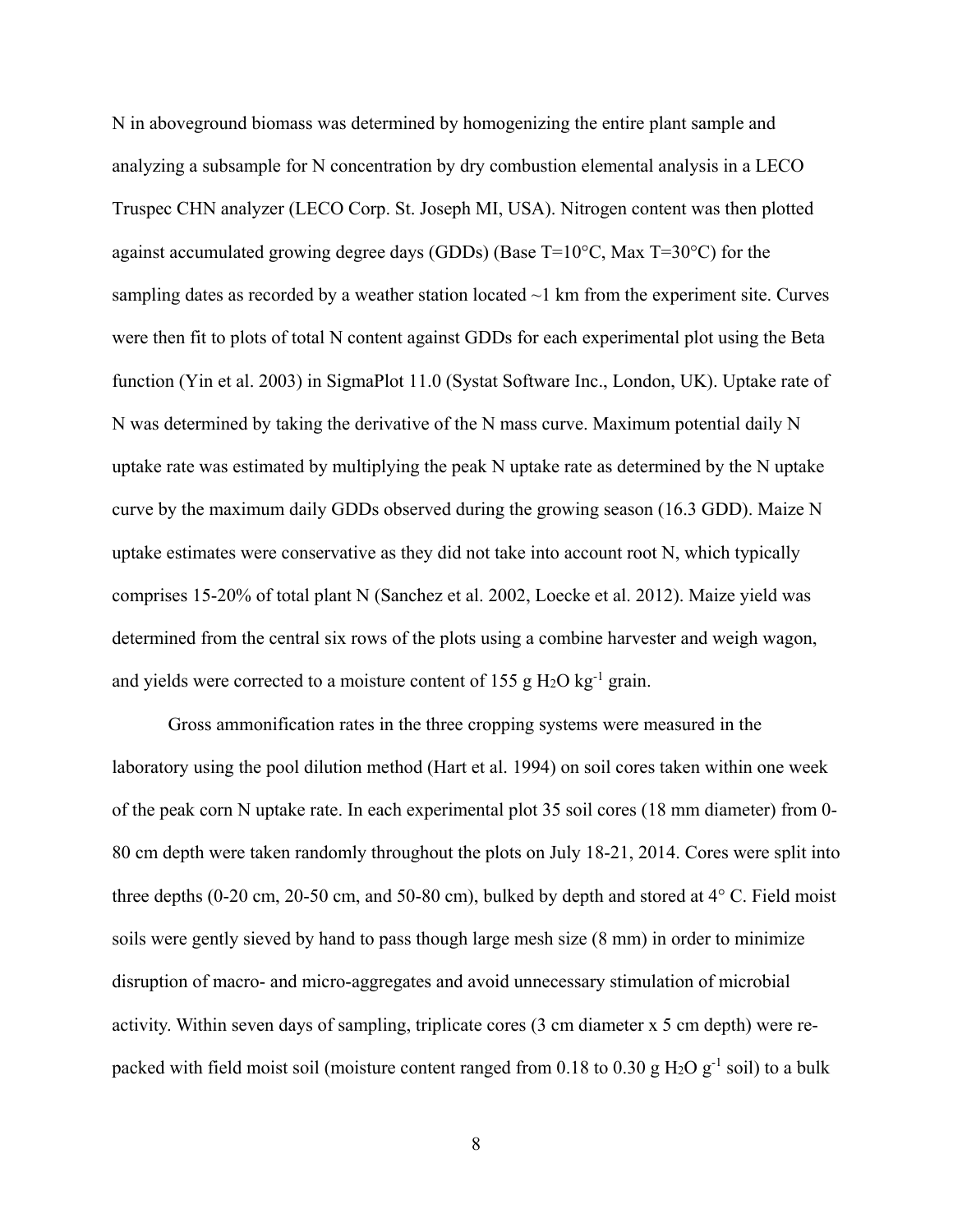density of 1.24, 1.30, and 1.36 g cm<sup>-3</sup> for the 0-20 cm, 20-50 cm, and 50-80 cm depths, respectively, based on data collected in 2007 (data not shown). Preliminary data showed sieving and re-packing of cores was required due to high variability in inorganic N concentrations between intact paired soil cores, which violated a methodological assumption of equivalent inorganic N concentrations. The sample processing likely had only minor impacts on the gross ammonification measurements, as the sieving of soil at large mesh sizes has been shown to have minor impacts on microbial N cycling processes in tilled agricultural soils (Jones and Shannon 1998, Franzluebbers 1999). Additionally, laboratory-based measurements allowed us to avoid making assumptions regarding the consistency of inorganic N pool sizes that are required of in situ measurements (Weitzman and Kaye 2016). After re-packing, soil cores were injected with <sup>15</sup>NH<sub>4</sub> solution (5 mL of 30 mg NH<sub>4</sub>-N L<sup>-1</sup> at 4% APE), whereby a side-port needle (15 cm) length) was inserted into the core and slowly extracted as solution was injected to distribute solution throughout the core. Five injections of 1.0 mL each were made. The solution addition increased soil water content by ~0.1 g H<sub>2</sub>O g<sup>-1</sup> soil to 0.28-0.40 g H<sub>2</sub>O g<sup>-1</sup> soil, corresponding to a 35-60% increase. Initial <sup>15</sup>N enrichment and N concentration were determined after 10 minutes where one core per plot was homogenized by mixing in a plastic bag, then a 20 mg dry soil equivalent subsample was extracted in 100 mL 2 mol  $L^{-1}$  KCl, shaken on a reciprocal shaker at 150 rpm for one hour and subsequently filtered through Whatman No. 42 filter paper. The two remaining cores were capped and incubated at 23°C for 24 hours, then extracted by the same method. Ammonium concentrations of extracts were determined colorimetrically (Hood-Nowotny et al. 2010). Nitrogen isotope ratios were determined by diffusing  $NH_4^+$  in the extracts onto filter paper (Brooks et al. 1989), then analyzing the filter papers at the University of California-Davis stable isotope facility with a PDZ Europa ANCA-GSL elemental analyzer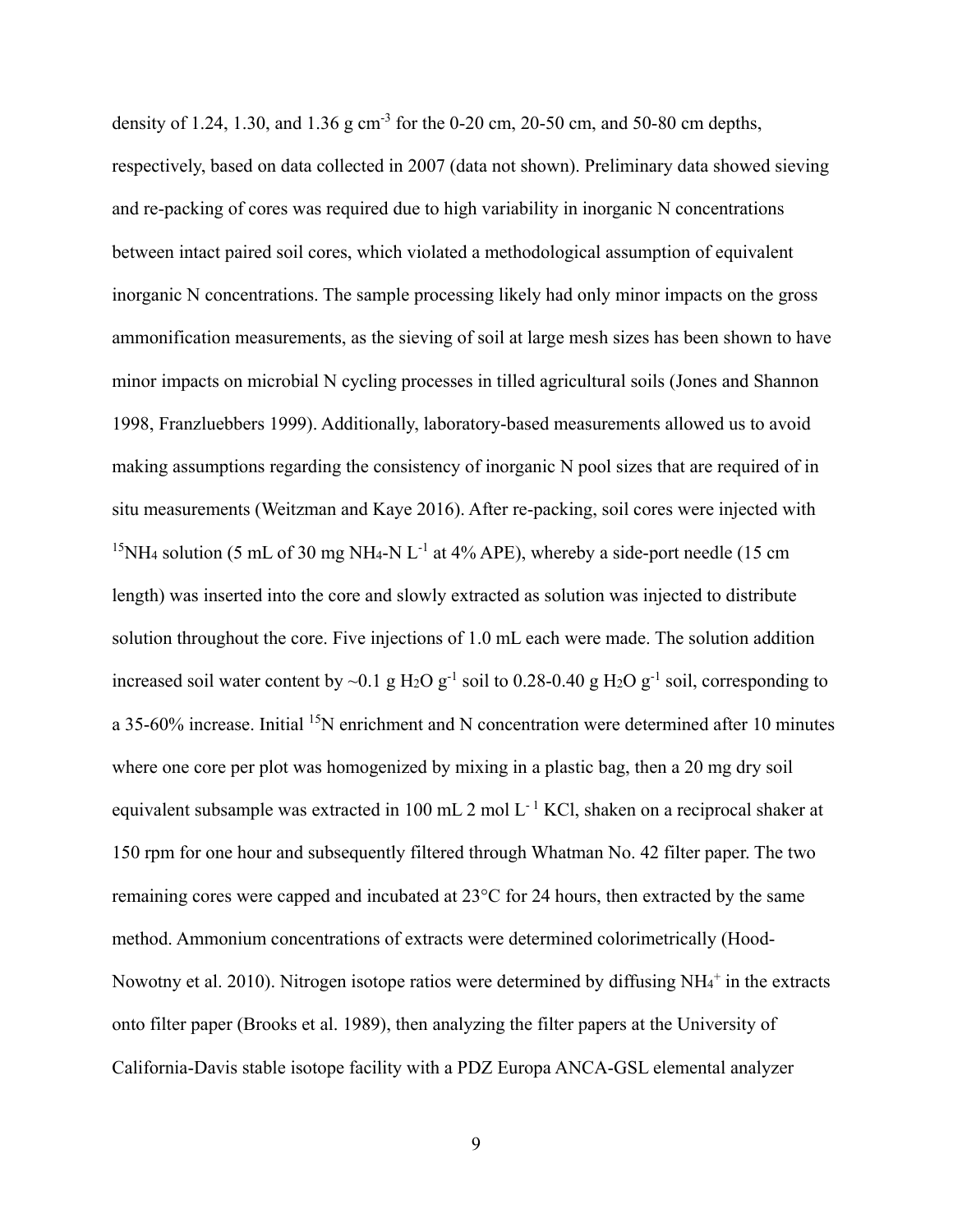interfaced to a PDZ Europa 20-20 isotope ratio mass spectrometer (Sercon Ltd., Cheshire, UK). Gross ammonification rates were calculated using the equation:

Gross ammonification rate =  $(M_0-M) / t x (\log(H_0M/HM_0) / \log(M_0/M))$ 

where  $M_0$  is the mass of NH<sub>4</sub><sup>+</sup> at initial extraction, M is mass of NH<sub>4</sub><sup>+</sup> after incubation, t is time of incubation, H<sub>0</sub> is mass of <sup>15</sup>NH<sub>4</sub><sup>+</sup> at initial extraction, and H is mass of <sup>15</sup>NH<sub>4</sub><sup>+</sup> after incubation (Kirkham and Bartholomew 1954). Gross ammonification rate was determined separately for the duplicate cores. Values were converted to per ha basis using bulk density values measured in fall 2014 when bulk density was found to be 1.17, 1.22, and 1.33 g cm<sup>-3</sup> for the 0-20 cm, 20-50 cm, and 50-80 cm depths. Excess gross ammonification was determined by calculating the difference between gross ammonification rate and maximum maize N uptake rate.

 Gross ammonification rate was analyzed with split plot ANOVA, where individual plots were the main plot and depths were the split plot, with cropping system and depth treated as fixed factors and blocks treated as a random factor. Data were square root transformed to fulfill the assumption of normality of variance. Maximum maize N uptake rate, excess gross ammonification, and N uptake as a percentage of gross ammonification were analyzed by ANOVA with treatment as a fixed factor and block as a random factor. Analyses were done using proc MIXED of SAS 9.2 (SAS Institute Inc., Cary, NC).

## **Results**

Gross ammonification rate was greatest in the 0-20 cm depth, intermediate in the 20-50 cm depth, and lowest in the 50-80 cm depth  $(p<0.001, Fig. 1)$ . On average, the 0-20 cm, 20-50 cm, and 50-80 cm layers of soil accounted for 63%, 24%, and 13% of total gross ammonification, respectively. Mean gross ammonification was not significantly different among the three rotations  $(p=0.44)$ , but trended towards greater ammonification in the extended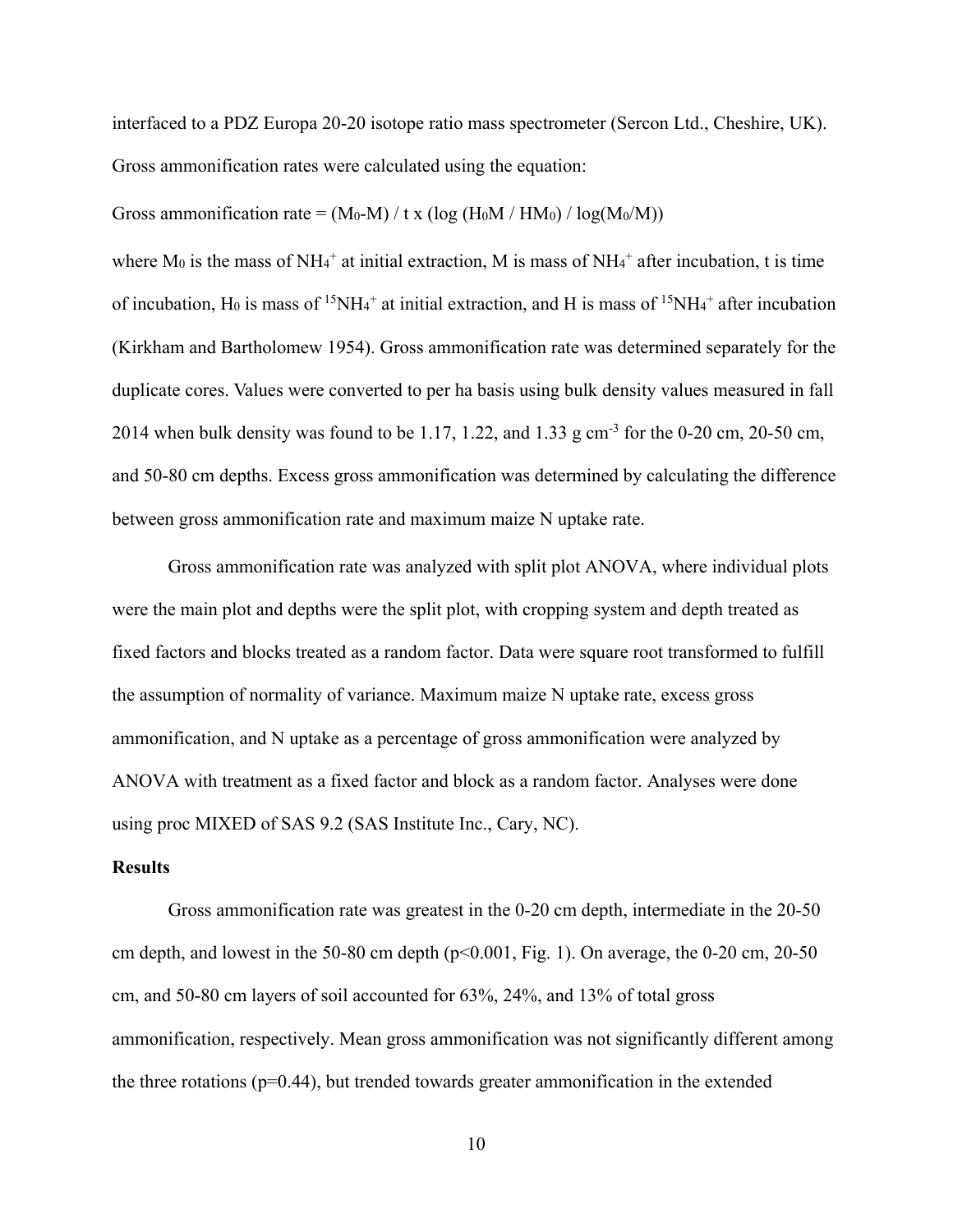rotations compared to the 2-year rotation; the average gross ammonification rate of the 3- and 4 year rotations was 27% greater. Across the three rotations the average total gross ammonification for the 0-80 cm depth was 23 kg N ha<sup>-1</sup> d<sup>-1</sup>. The rotation x depth interaction was not significant  $(p=0.62)$ .

 Maize N uptake rate peaked for all plots between 832 GDDs (July 24) and 917 GDDs (July 31), with an average of 877 GDDs (July 27) (Fig. 2) which coincided with the R2 stage of maize development. In contrast to the average gross N mineralization rate of 23 kg N ha<sup>-1</sup> d<sup>-1</sup>, maximum maize N uptake rates ranged from 3.6-5.7 kg N ha<sup>-1</sup> d<sup>-1</sup> and averaged 4.4 kg N ha<sup>-1</sup> d<sup>-1</sup> across the cropping systems (Fig. 3). While maximum N uptake rates were not significantly different in the three cropping systems ( $p=0.13$ , Fig. 3), there was a trend for greater maximum maize N uptake rate in the extended rotations compared to the 2-year rotation. Maize grain yields averaged 12.8, 13.2, and 13.6  $Mg$  ha<sup>-1</sup> in the 2-, 3-, and 4-year systems, respectively. Maize grain yields compared favorably with the 2014 county average yield of 11.4 Mg ha<sup>-1</sup>.

## **Discussion**

A comparison of maize N uptake rates with potential gross ammonification rates indicated an excess of gross ammonification ranging from  $5.2 - 36$  kg N ha<sup>-1</sup> d<sup>-1</sup> (Fig. 4). Maize N uptake accounted for only a small proportion of the potential rate of N mineralization (Fig. 5), which suggests that microbial production of  $NH_4^+$  could potentially be sufficient to meet maize N demand. As maize required only 12-60% of the measured gross ammonification in this study, we believe there exists an opportunity to decrease dependence on inorganic N fertilizers through small inorganic N pools with high turnover rates, coupled with crops successfully competing with microbes for mineralized N. Utilization of organic N sources in order to enhance the reliance of crops on mineralized organic N is a well established strategy for efficient N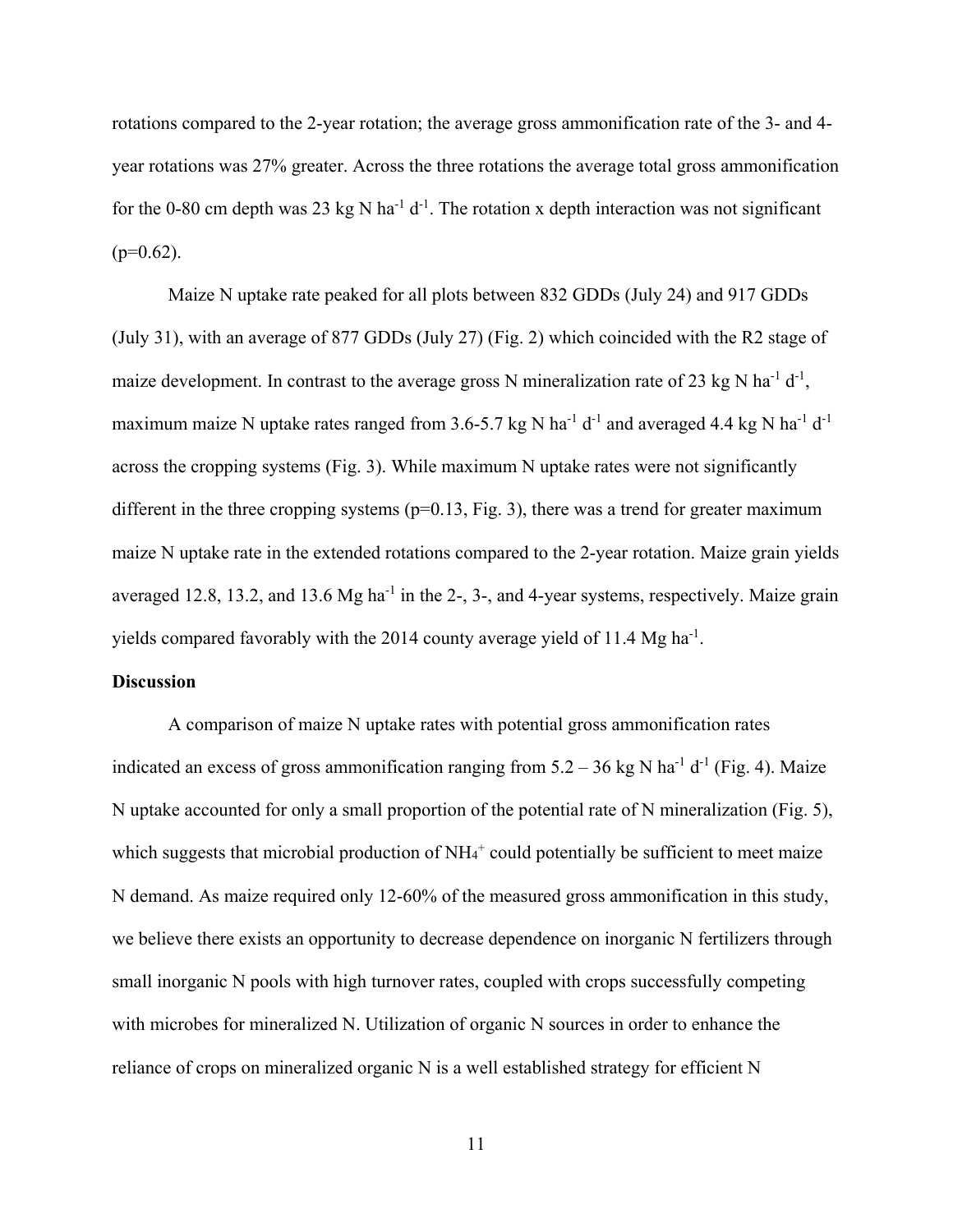management (Lowrance et al. 1984, Drinkwater and Snapp 2007), and management techniques including incorporation of legume residues and utilization of animal manures have been shown to increase net N mineralization (Wander et al. 1992, Sanchez et al. 2001). However, these strategies have focused on net N mineralization rates and have not explicitly considered the potential role of gross ammonification for plant N supply, and thus may underestimate the potential that exists for increasing reliance on N mineralization. Furthermore, the weak correlation between gross ammonification and net N mineralization (Booth et al. 2005) indicates that use of net N mineralization data to estimate potentially plant available N may lead to significant errors. We contend that an increase in efforts to measure gross ammonification rates could advance understanding of potential crop N availability and microbe-crop competition for potentially available N. However, the  $15N$  pool dilution method that is currently used to measure gross N cycling rates is both time consuming and costly, and relatively simple assays of N mineralization potential (e.g. potentially mineralizable N, Schomberg et al. 2009) measure net N mineralization rates but not gross ammonification. The development of new, less costly techniques that utilize spectroscopy may accelerate the measurement of gross ammonification (Kira et al. 2014). Additionally, the development of reliable indicators of gross ammonification could enable broader investigation of gross N cycling processes (Zaman et al. 1999, Luxhøi et al. 2006).

Gross ammonification rate and the degree to which maize plants are able to compete with other N consumption processes will determine whether gross ammonification is sufficient to meet crop N demand. Both gross ammonification and net N mineralization rates are enhanced in soils with high concentrations of organic substrates (Murphy et al. 2003, Booth et al. 2005, Zeller and Dambrine 2011), and agricultural management practices that increase labile organic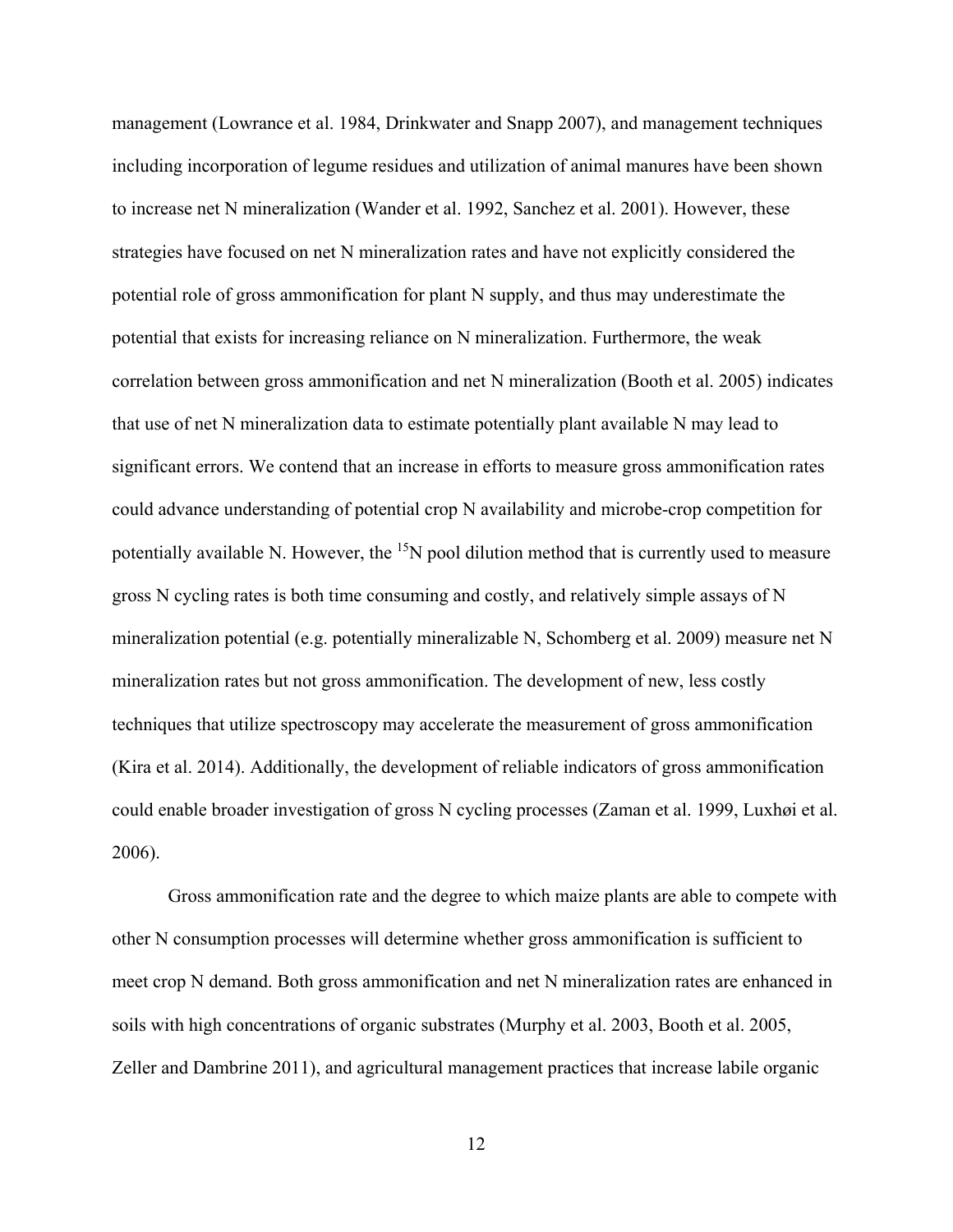matter, such as manuring, have been shown to enhance gross ammonification rates (Zaman et al. 1999, Flavel and Murphy 2006, Habteselassie et al. 2006). Soil food web complexity may be another important driver of gross ammonification and subsequent plant N uptake (Clarholm 1985, Mikola and Setälä 1998, Ferris et al. 2004), and management practices that optimize food web complexity could enhance gross ammonification rates. As microbial turnover is typically a much faster process than root turnover, greater rates of microbial turnover would increase the frequency of root-microbe N competition events. The ability of a crop to compete for mineralized N will depend on a number of factors including microbial immobilization demand, nitrification and denitrification rates, and soil characteristics that determine the mobility of different forms of N such as porosity, moisture, and clay content. Furthermore, it is likely that crop traits like root system morphology, quantity and quality of rhizodeposits, and N uptake efficiency could play an important role, suggesting an opportunity for breeding efforts to enhance fertilizer N use efficiency (Gregory 2011). Future research is needed to understand and predict how edaphic factors and crop genotypic identity influence gross ammonification rate and the competitiveness of maize and other crops for mineralized inorganic N.

Additional evidence suggests that inorganic N mineralized from SOM is often able to satisfy crop N demand despite net N mineralization rates that are surpassed by crop N uptake (Loecke et al. 2012). In seven of the 12 years since the Marsden Farm cropping systems experiment was established, maize in the 3- and 4-year rotations did not receive inorganic N fertilizer during the growing season but still achieved yields equal to or greater than in the conventionally fertilized 2-year rotation despite soil  $NO<sub>3</sub>$  concentrations that were 33% lower (measured in June - data not shown). Furthermore, maize N fertilizer rate trials in the US Maize Belt often identify a significant proportion  $(>30%)$  of sites where maize yield shows no response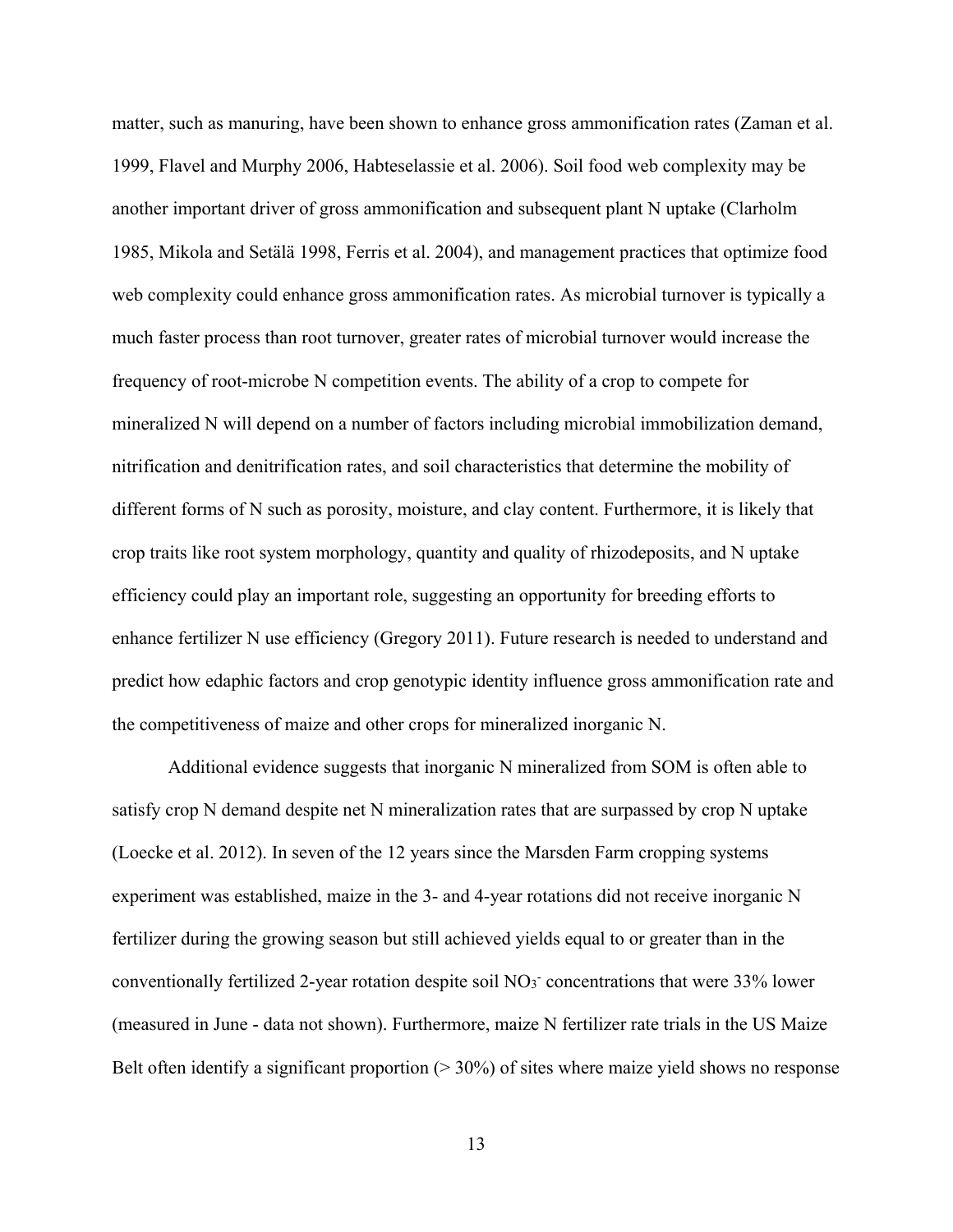to inorganic N fertilizer application (i.e. yields are not enhanced by inorganic N fertilizers) (Lory and Scharf 2003). It is possible that in some of these non-responsive sites net N mineralization (or a combination of net N mineralization and inorganic N carryover from the previous growing season) meets or exceeds maize N demand, despite evidence showing net N mineralization rates to be much lower than maize N demand. Alternatively, maize plants may be meeting their N demand through competition with microbial immobilization for gross ammonification. Further research is needed to discern if these observations support our contention that organic N mineralization can fully satisfy maize N demand without diminshing the organic N pool.

Cropping system did not have a significant effect on gross ammonification rate, although other studies have shown that management factors can influence gross ammonification rates. In agroecosystems, cropping systems and practices that include forage crops and organic matter amendments have been shown to increase gross ammonification rates (Burger and Jackson 2003, Habteselassie et al. 2006, Flavel and Murphy 2006). These effects of management are likely due in part to associated increases in SOM, as a meta-analysis found that total soil C and N explained a significant amount of variation in gross ammonification rate  $(R^2=0.42)$  across a wide range of ecosystems (Booth et al. 2005). The lack of a significant cropping system effect on gross ammonification in the present study is likely due in part to limited cropping system effects on SOM. While the diversified cropping systems did maintain modestly greater labile soil C (particulate organic matter C) compared to the 2-year system in the top 20 cm of soil (Lazicki et al. 2016), similar differences could not be observed in the total SOM pool despite 12 years of consistent management differences between the cropping systems (Appendix), possibly because our experiment was established on Mollisols with high pre-existing SOM levels that may be C saturated (Brown et al. 2014). Thus the modest differences in labile C may not have led to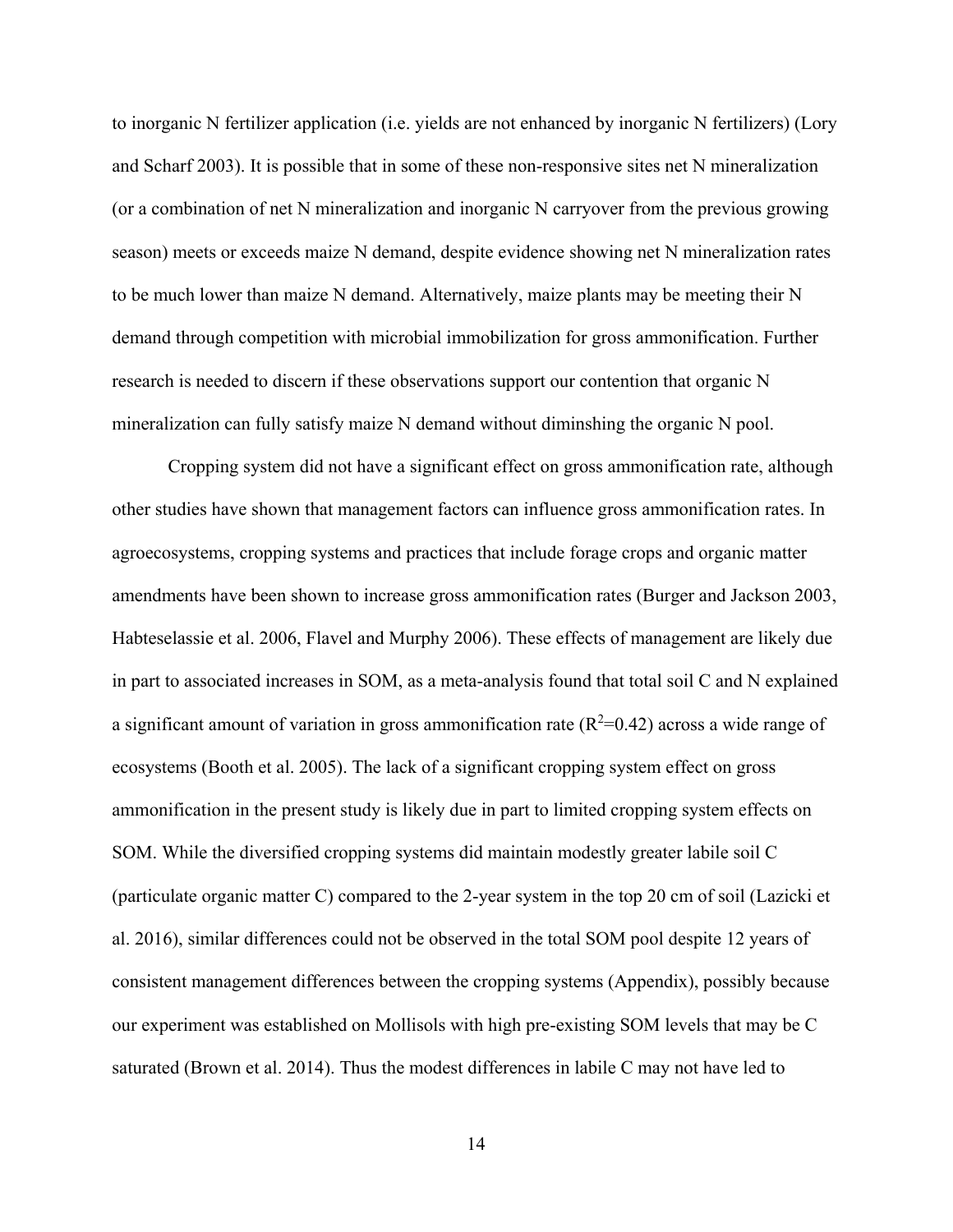observable changes in gross ammonification. Additionally, high variability in gross ammonification measurements restricted our ability to detect significant system effects, and it is possible that more intensive measurement could reveal such effects.

Gross ammonification rates from the maize agroecosystems in this study were relatively high compared to a collection of data from a range of agricultural ecosystems including grasslands and arable cropland (Booth et al. 2005), possibly due to the high SOM content in this study. Measurements of gross ammonification in agricultural systems are much less common than net N mineralization, and are particularly scarce at soil depths greater than 20 cm. While the majority of gross ammonification occurred in the surface 20 cm of soil where OM is typically concentrated, the 20-80 cm soil depths contributed a significant portion (37%) of the total gross ammonification and this is likely to play an important role in crop N supply; it is also one reason our results are relatively high compared to Booth et al. (2005).

Maize N uptake was only measured in above-ground biomass in this study. Adding root N at a rate of 20% of the aboveground N uptake (Loecke et al. 2012) would only slightly increase crop N uptake relative to gross ammonification, as the crop would need to obtain 12- 60% of gross ammonification. While disturbance of soil samples and laboratory based measurements invariably influence results, soil homogenization has not been shown to significantly impact gross ammonification rates (Murphy et al. 2003, Luxhøi and Jensen 2005). Furthermore, in the agricultural systems studied here the top  $\sim$ 30 cm of soil is regularly disturbed via tillage and thus soil processing by sieving did not cause a novel degree of physical disturbance to the system. Our method for measuring gross ammonification rates was designed to minimize the impact of the measurement procedure on pre-existing rates in the field. A short measurement time period was utilized to avoid shortages in labile SOM induced by microbial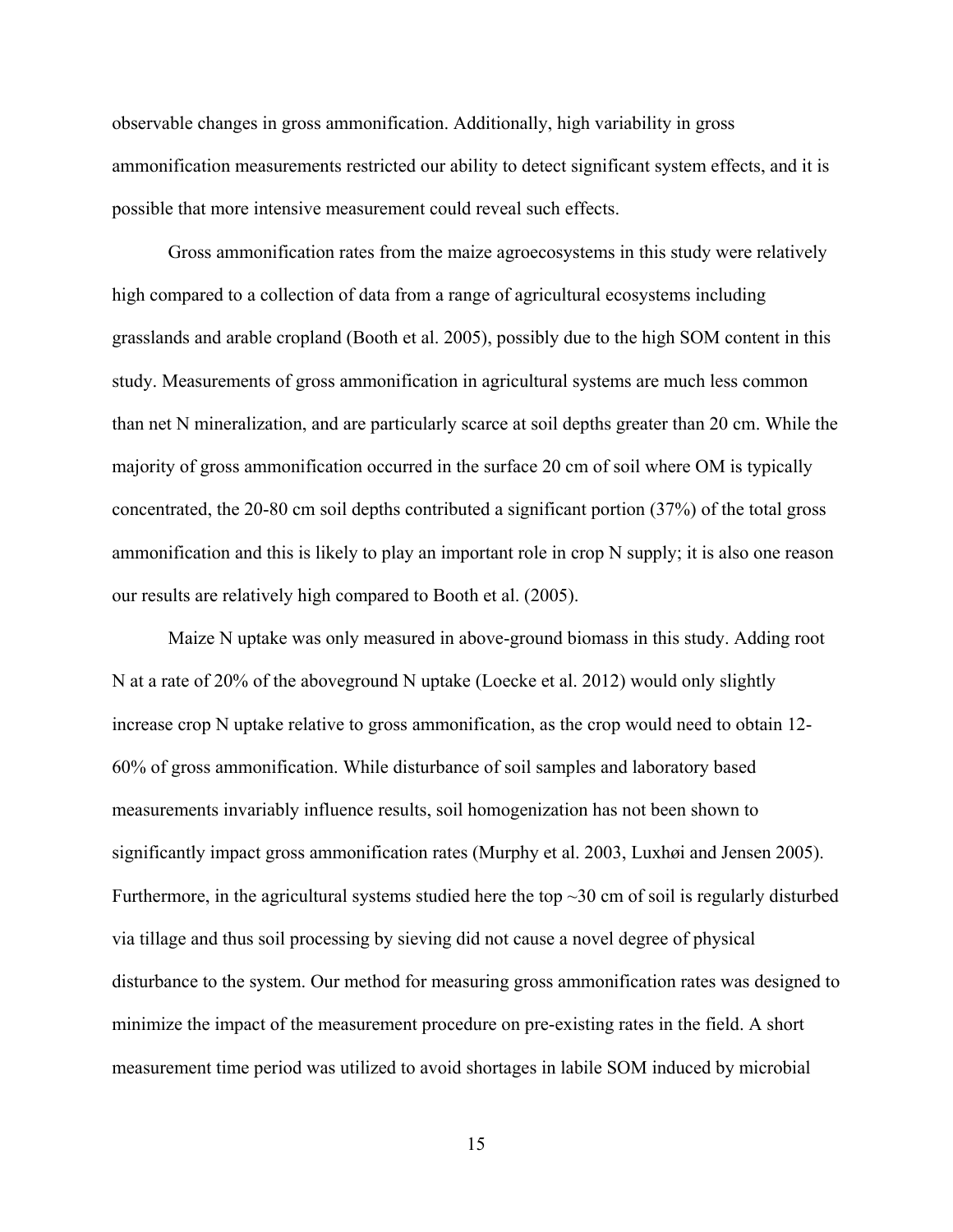activity, as well as to minimize recycling of the <sup>15</sup>N label. Measurements were conducted under soil moisture and temperature conditions favorable for aerobic microbial activity but near the range of soil conditions that may be observed over the maize growing season in this region, where soil moisture reaches  $0.4$  g g<sup>-1</sup> soil following large precipitation events and soil temperatures often reach 27°C at 5 cm depth and 23°C at 50 cm depth. We did not attempt to address the influence of soil moisture and temperature conditions on gross ammonification rates, but drier and cooler soil conditions would likely reduce gross ammonification (Andersen and Jensen 2001, Booth et al. 2005); however, these conditions would also reduce the rate of maize N uptake (Zhang et al. 2002) and the overall effect on relative rates of N uptake and gross ammonification is unknown. Additionally, plants (including maize) have been shown to enhance N mineralization activity in the rhizosphere and thus the supply of N from organic N pools (Hamilton and Frank 2001, Sanchez et al. 2002), so that the utilization of soil in the absence of plants in this study likely caused some underestimation of the true gross ammonification rates. Despite the potential shortcomings of laboratory measurements, gross ammonification rates in this study compared favorably with field-based measurements in maize-based cropping systems (Weitzman and Kaye 2016), suggesting that the rates presented here are reasonable approximations of gross ammonification under field conditions and provide a useful first approximation of the potential N supplying capacity of these soils.

## **Conclusions**

Inorganic N produced by gross ammonification of soil organic N was relatively high compared to maize N uptake, contradicting a common assumption of many N management strategies that maize N demand is greater than soil N supply. Across three maize-based cropping systems, gross ammonification rate was 3.4 to 4.5 times greater than the peak maize N uptake.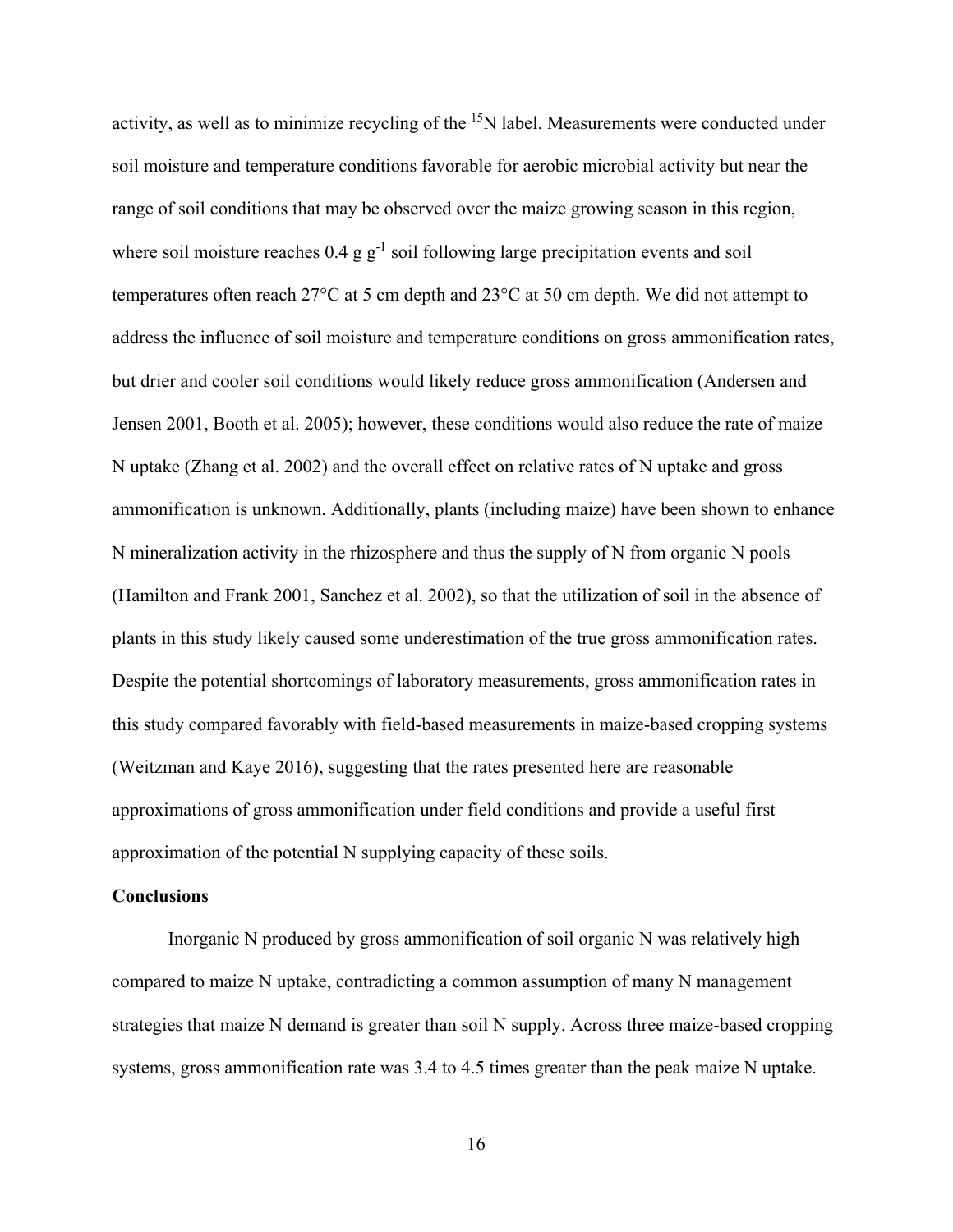The feasibility of meeting maize N demand during periods of peak uptake with soil organic N mineralization will depend on the ability of the crop to compete with other consumption pathways for mineralized NH<sub>4</sub><sup>+</sup>. Further research should focus on further quantification of gross ammonification in agricultural systems, outcomes of competition events between crop uptake and other fates of NH<sub>4</sub><sup>+</sup>, and the effects of agronomic management on internal N cycling dynamics of agroecosystems.

## **Acknowledgements**

This research was funded by the Iowa State University Department of Agronomy, the Frankenberger Professorship of Soil Science, and grants from the Leopold Center for Sustainable Agriculture (Projects # 2013-XP01 and 2014-XP01), the USDA Agriculture and Food Research Initiative (2014-67013-21712), and the Bi-national Agriculture Research and Development Fund (US-4550-12).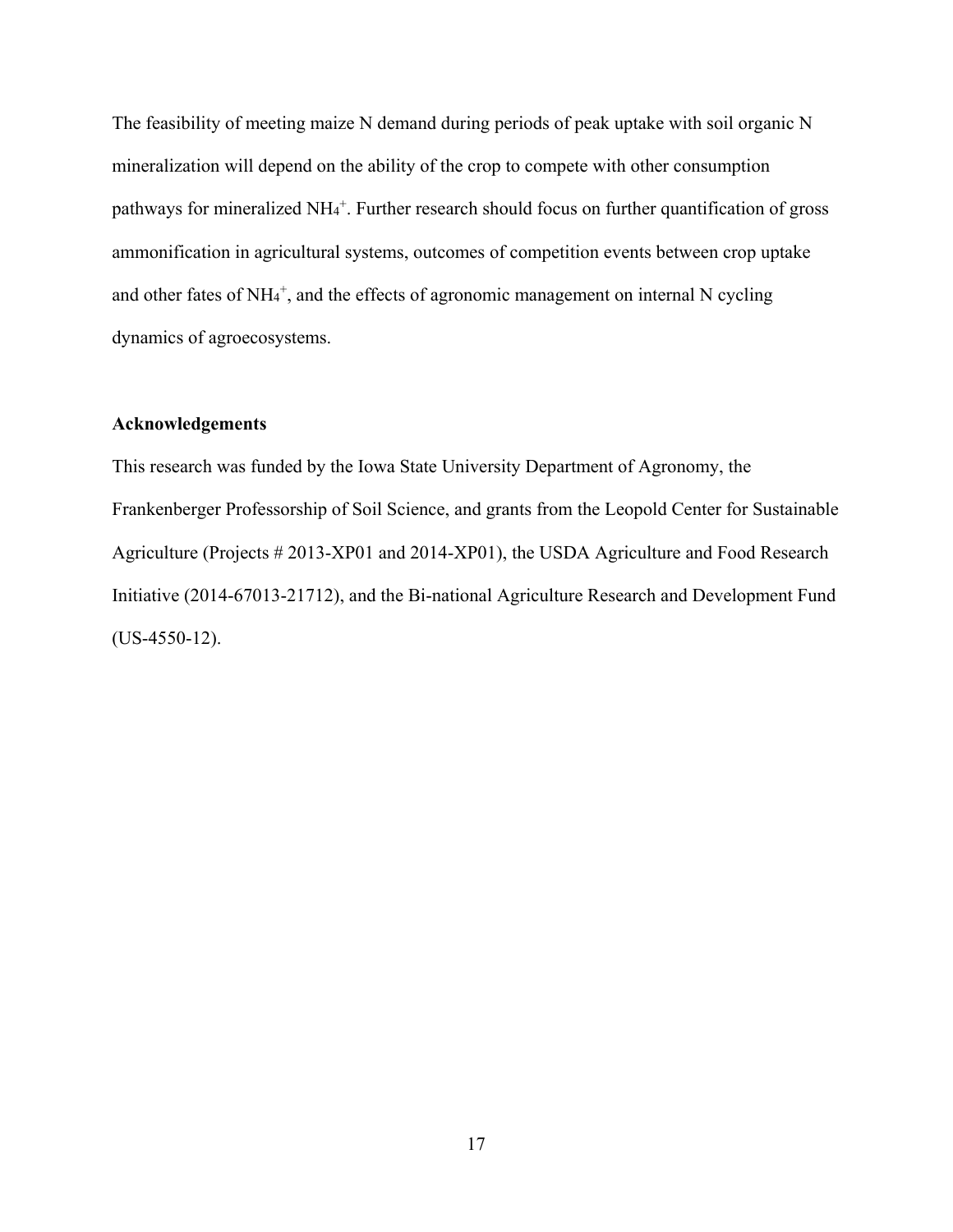# **Figures**



**Figure 1.** Gross ammonification rates at three depths in the three crop rotations. Gross ammonification was greatest in the 0-20 cm depth, intermediate in the 20-50 cm depth, and lowest in the 50-80 cm depth. Rates were not significantly different among crop rotation systems. Means and their standard errors are shown.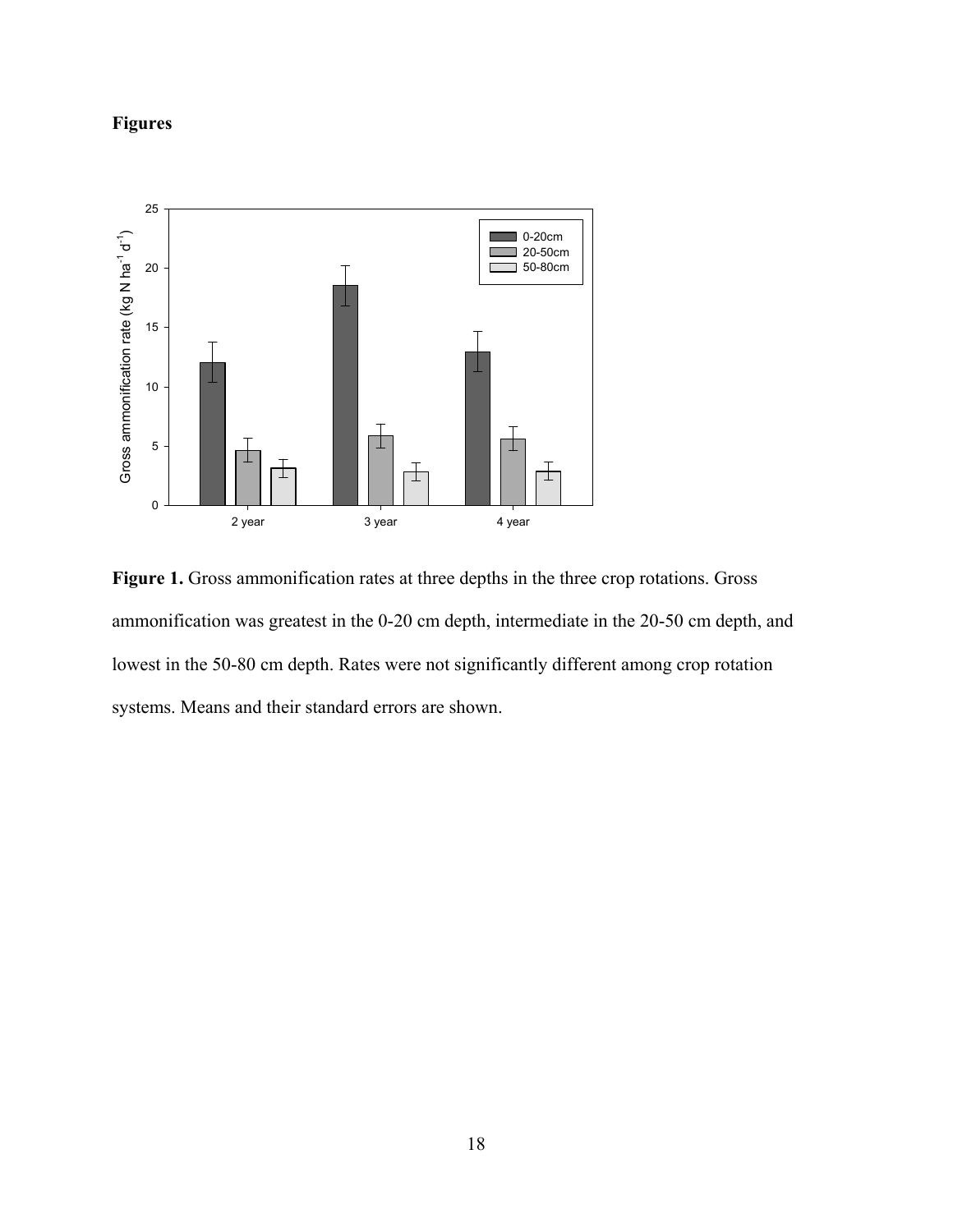

Figure 2. Maize N uptake rates over the course of the growing season in the three cropping systems. Colored lines are cropping system means and shaded areas represent standard errors of the means.

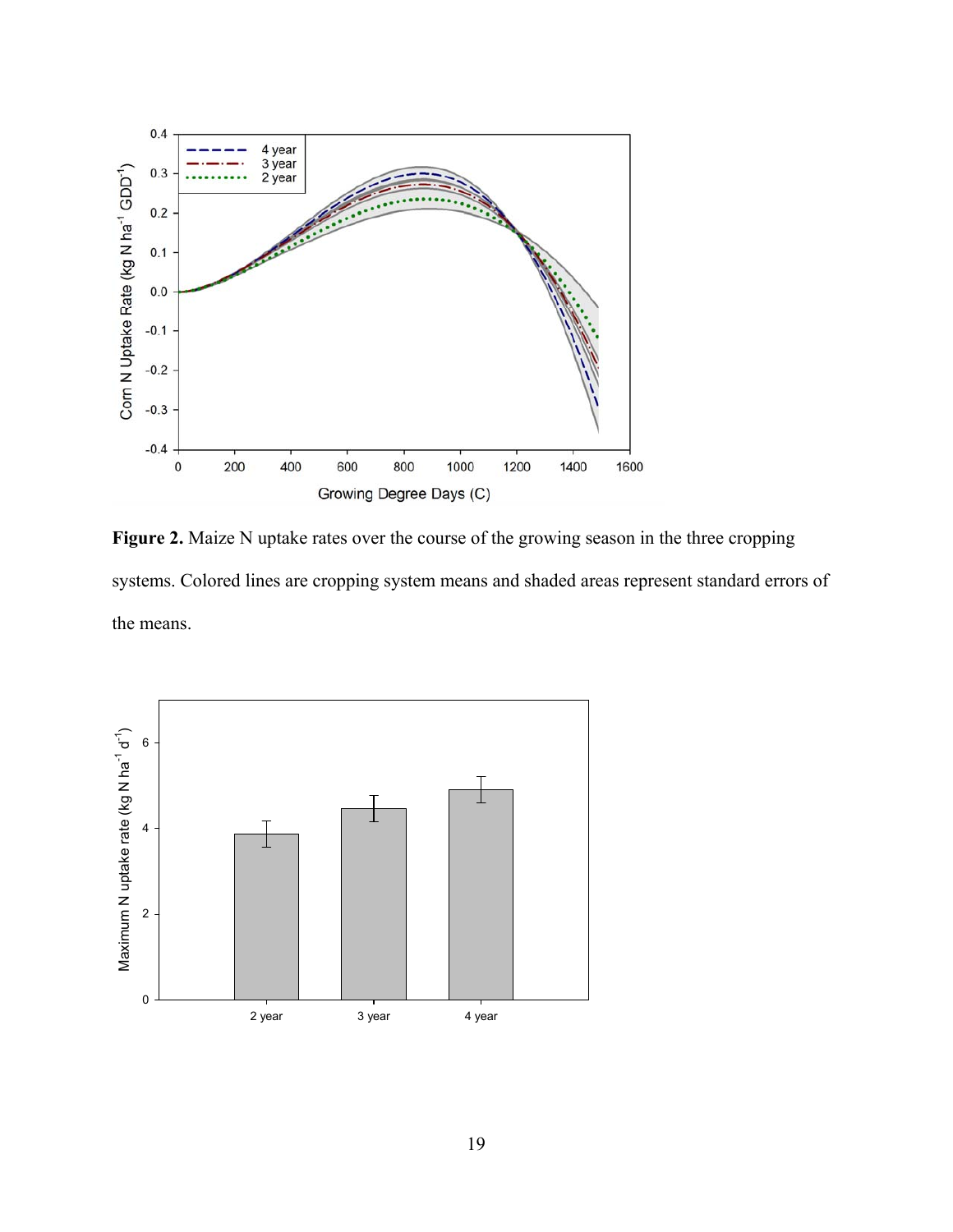Figure 3. Maximum maize N uptake rates were not significantly different in the three cropping systems ( $p=0.13$ ) and averaged 4.4 kg N ha<sup>-1</sup> d<sup>-1</sup> across the systems. Daily values of maximum N uptake rate were calculated by multiplying peak N uptake rate by the maximum observed daily GDDs (16.3).



**Figure 4.** Excess gross ammonification (0-80 cm gross ammonification rate minus maximum maize N uptake rate) were not significantly different in the three crop rotations ( $p=0.35$ ). Means and their standard errors are shown.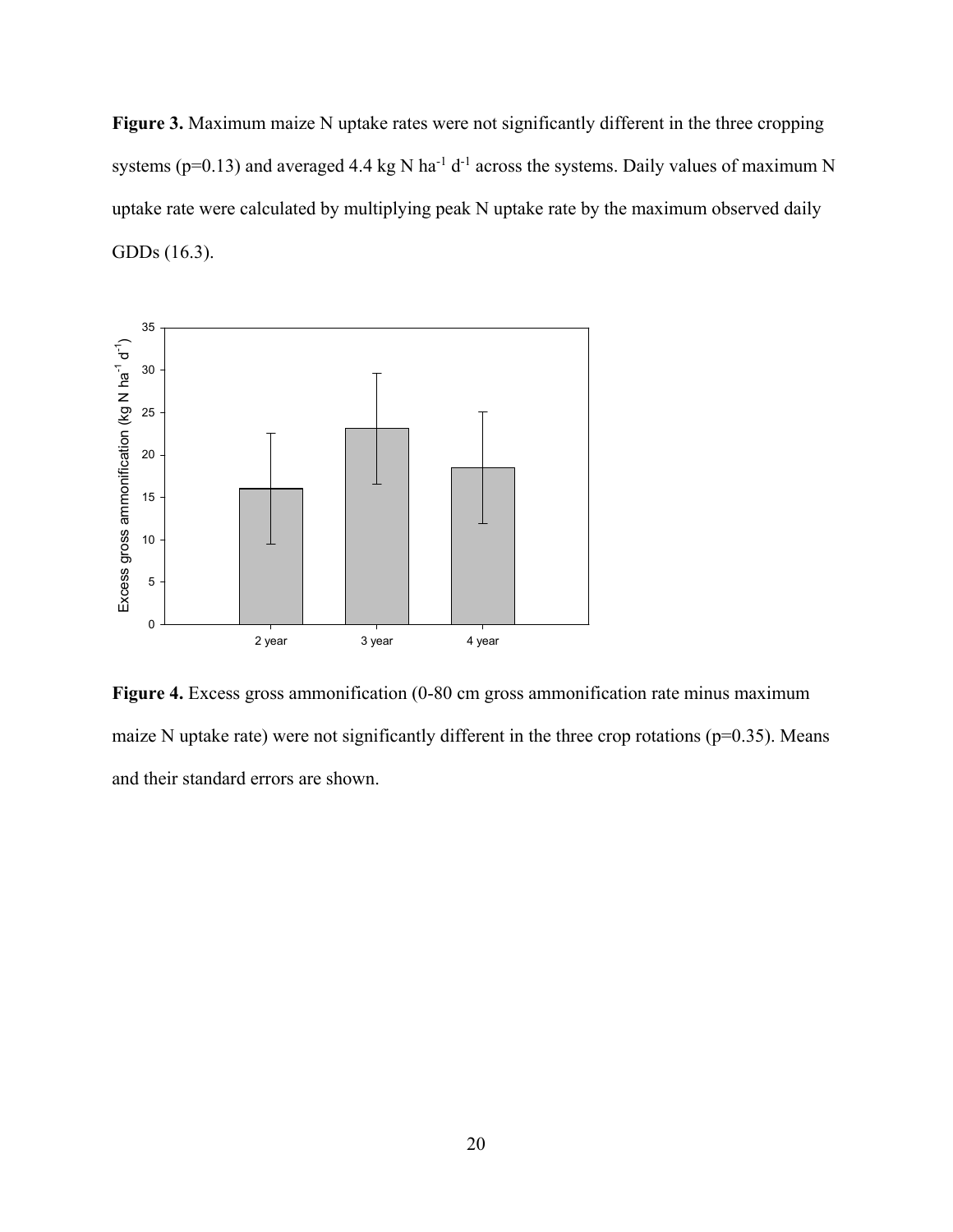

**Figure 5.** Maximum maize N uptake rate as a percentage of total gross ammonification rate (0- 80cm) was not significantly different in the three crop rotations ( $p=0.6$ ). Means and their standard errors are shown.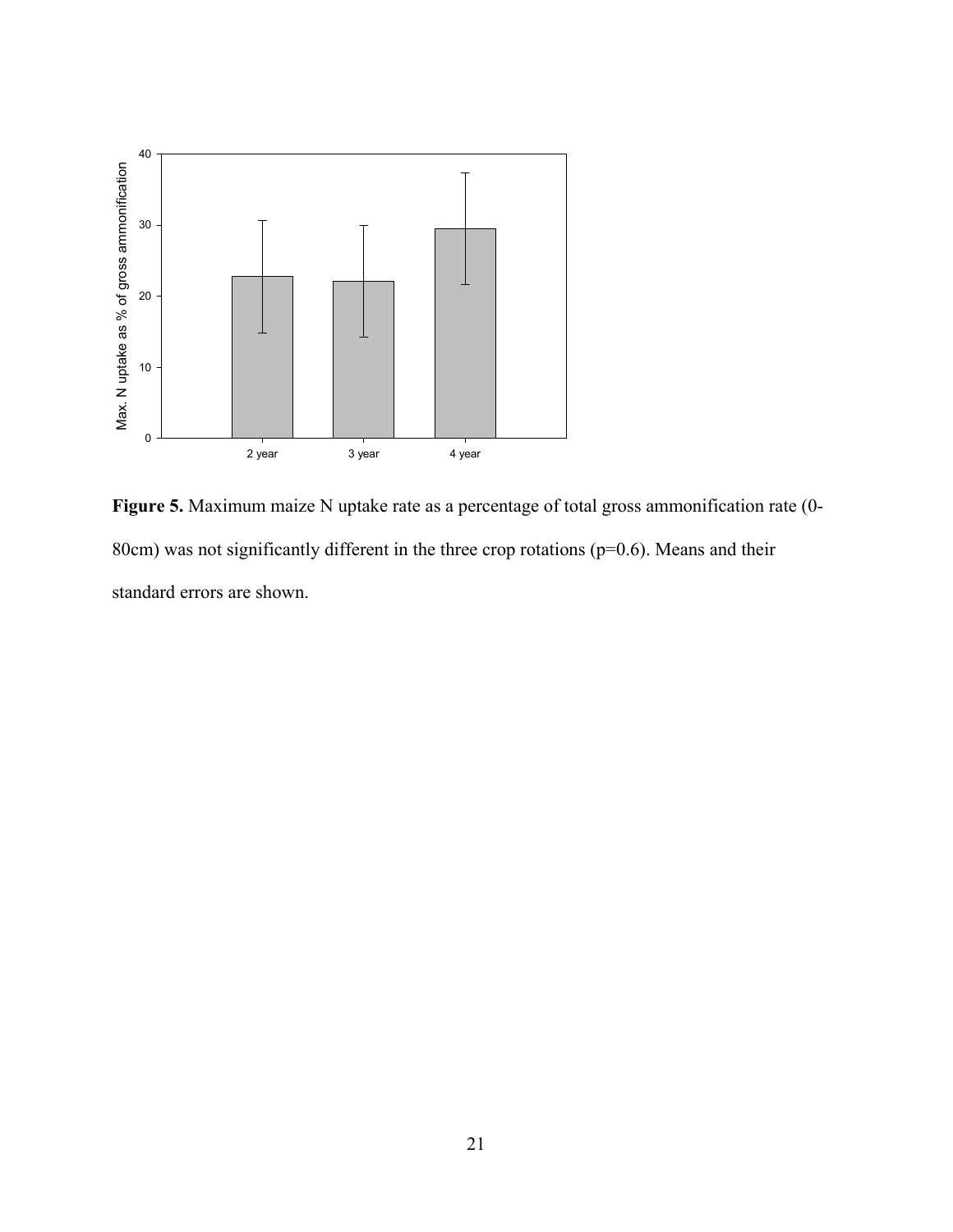## **References**

- Andersen MK, Jensen LS (2001) Low soil temperature effects on short-term gross N mineralization-immobilisation turnover after incorporation of a green manure. Soil Biol Biochem 33:511-521
- Abendroth LJ, Elmore RW, Boyer MJ, Marlay SK (2011) Corn growth and development. PMR1009, Iowa State University Extension, Ames Iowa
- Blackmer, A, R Voss, R, Mallarino, A (1997) Nitrogen fertilizer recommendations for corn in Iowa. PM 1714, Iowa State University Extension, Ames Iowa
- Booth MS, Stark JM, Rastetter E (2005) Controls on nitrogen cycling in terrestrial ecosystems: A synthetic analysis of literature data. Ecol Mono 75:139–157
- Brown KB, Bach EM, Drijber RA, Hofmockel KS, Jeske ES, Sawyer JE, Castellano MJ (2014) A long-term nitrogen fertilizer gradient has little effect on soil organic matter in a highintensity maize production system. Global Change Biol 20:1339-1350
- Brye KR, Norman JM, Gower ST, Bundy LG (2003) Effects of management practices on annual net N-mineralization in a restored prairie and maize agroecosystems. Biogeochemistry 63:135-160
- Burger M, Jackson LE (2003) Microbial immobilization of ammonium and nitrate in relation to ammonification and nitrification rates in organic and conventional cropping systems. Soil Biol Biochem, 35:29–36
- Carlsson G, Huss-Danell K (2003) Nitrogen fixation in perennial forage legumes in the field. Plant Soil 253:353-372.
- Cassman KG, Dobermann A, Walters DT (2002) Agroecosystems, nitrogen-use efficiency, and nitrogen management. Ambio 31:132–40
- Castellano MJ, Lewis DB, Kaye JP (2013) Response of soil nitrogen retention to the interactive effects of soil texture, hydrology, and organic matter. J Geophys Res 118:280–290
- Ciampitti IA, Vyn TJ (2012) Physiological perspectives of changes over time in maize yield dependency on nitrogen uptake and associated nitrogen efficiencies: A review. Field Crops Res 133:48-67
- Clarholm M (1985) Interactions of bacteria, protozoa, and plants leading to mineralization of soil nitrogen. Soil Biol Biochem 17:181-187
- Davis AS, Hill JD, Chase CA, Johanns AM, Liebman M (2012) Increasing cropping system diversity balances productivity, profitability and environmental health. PloS One 7(10): e47149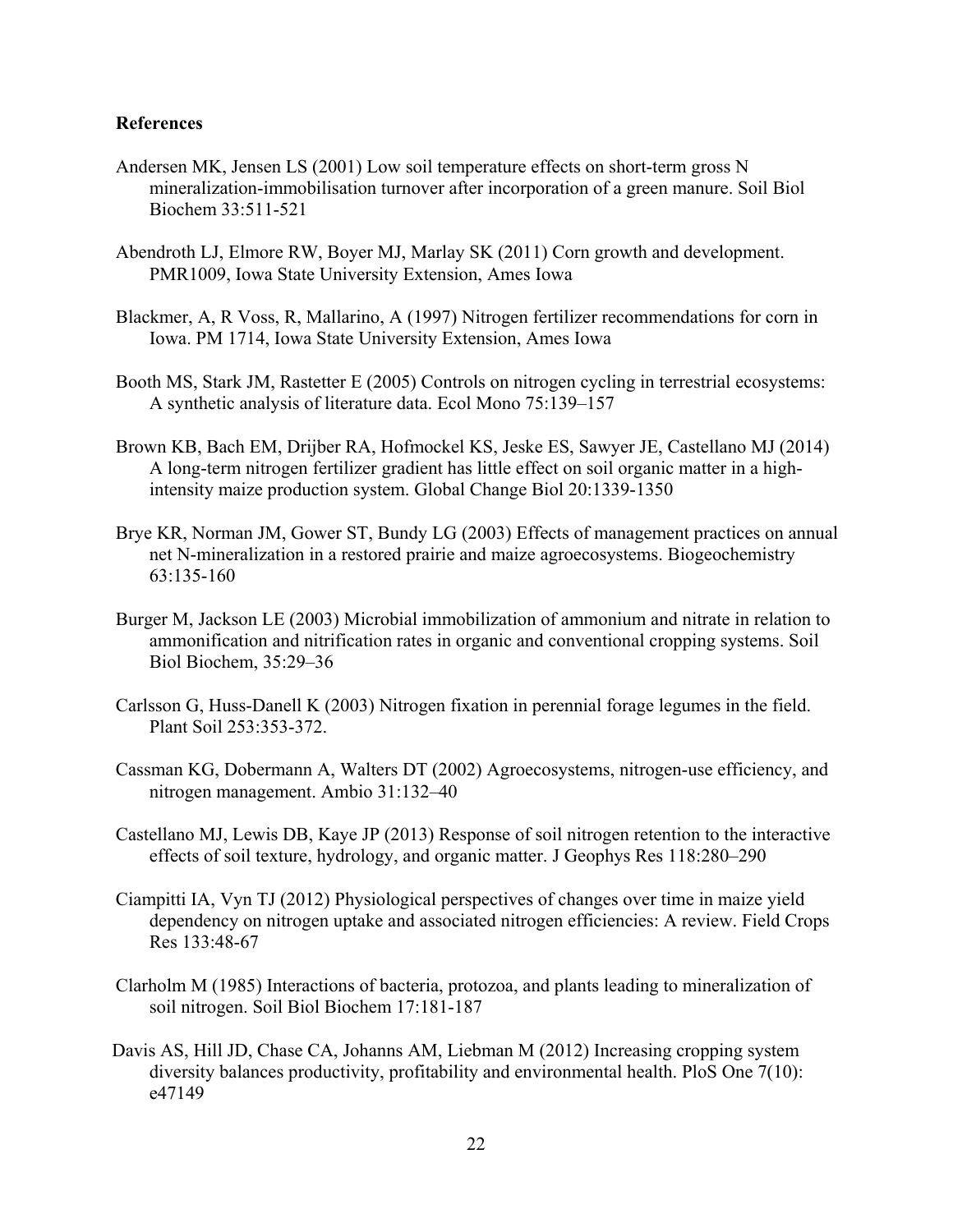- Ferris H, Venette RC, Scow KM (2004) Soil management to enhance bacterivore and fungivore nematode populations and their nitrogen mineralization function. Appl Soil Ecol 25:19-35
- Flavel TC, Murphy DV (2006) Carbon and nitrogen mineralization rates after application of organic amendments to soil. J Environ Qual 35:183-193
- Food and Agriculture Organization of the United Nations (2006) Fertilizer use by crop. FAO Fertilizer and Plant Nutrition Bulletin 17. Rome
- Franzluebbers AJ (1999) Potential C and N mineralization and microbial biomass from intact and increasingly disturbed soils of varying texture. Soil Biol Biochem 31:1083-1090
- Gardner JB, Drinkwater LE (2009) The fate of nitrogen in grain cropping systems: a metaanalysis of 15N field experiments. Ecol Appl 19:2167–2184
- Gelfand I, Roberston GP (2015) A reassessment of the contribution of soybean biological nitrogen fixation to reactive N in the environment. Biogeochem 123:175-184
- Gil-Sotres F, Trasar-Cepeda C, Leirós MC, Seoane S (2005) Different approaches to evaluating soil quality using biochemical properties. Soil Biol Biochem 37:877-887
- Gregory PJ (2011) Crop root systems and nutrient uptake from soils. In: Hawkesford MJ, Barraclough P (eds) The Molecular and Physiological Basis of Nutrient Use Efficiency in Crops. John Wiley and Sons, West Sussex UK, pp 21-45
- Habteselassie MY, Stark JM, Miller BE, Thacker SG, Norton JM (2006) Gross nitrogen transformations in an agricultural soil after repeated dairy-waste application. Soil Sci Soc Am J 70:1338-1348
- Hamilton EW, Frank DA (2001) Can plants stimulate soil microbes and their own nutrient supply? Evidence from a grazing tolerant grass. Ecology 82:2397-2402
- Hart SC, Stark JM, Davidson EA, Firestone MK (1994) Nitrogen mineralization, immobilization, and nitrification. In: Weaver RM, Angle S, Bottomley P, Bezdicek D, Smith S, Tabatabai A, Wollum A (eds) Methods of Soil Analysis: Part 2 - Microbiological and Biochemical Properties. Soil Science Society of America, Madison, pp 985-1018
- Hartmann TE, Yue S, Schulz R, Chen X, Zhang F, Müller T (2014) Nitrogen dynamics, apparent mineralization and balance calculations in a maize-wheat double cropping system of the North China Plain. Field Crops Res 160:22-30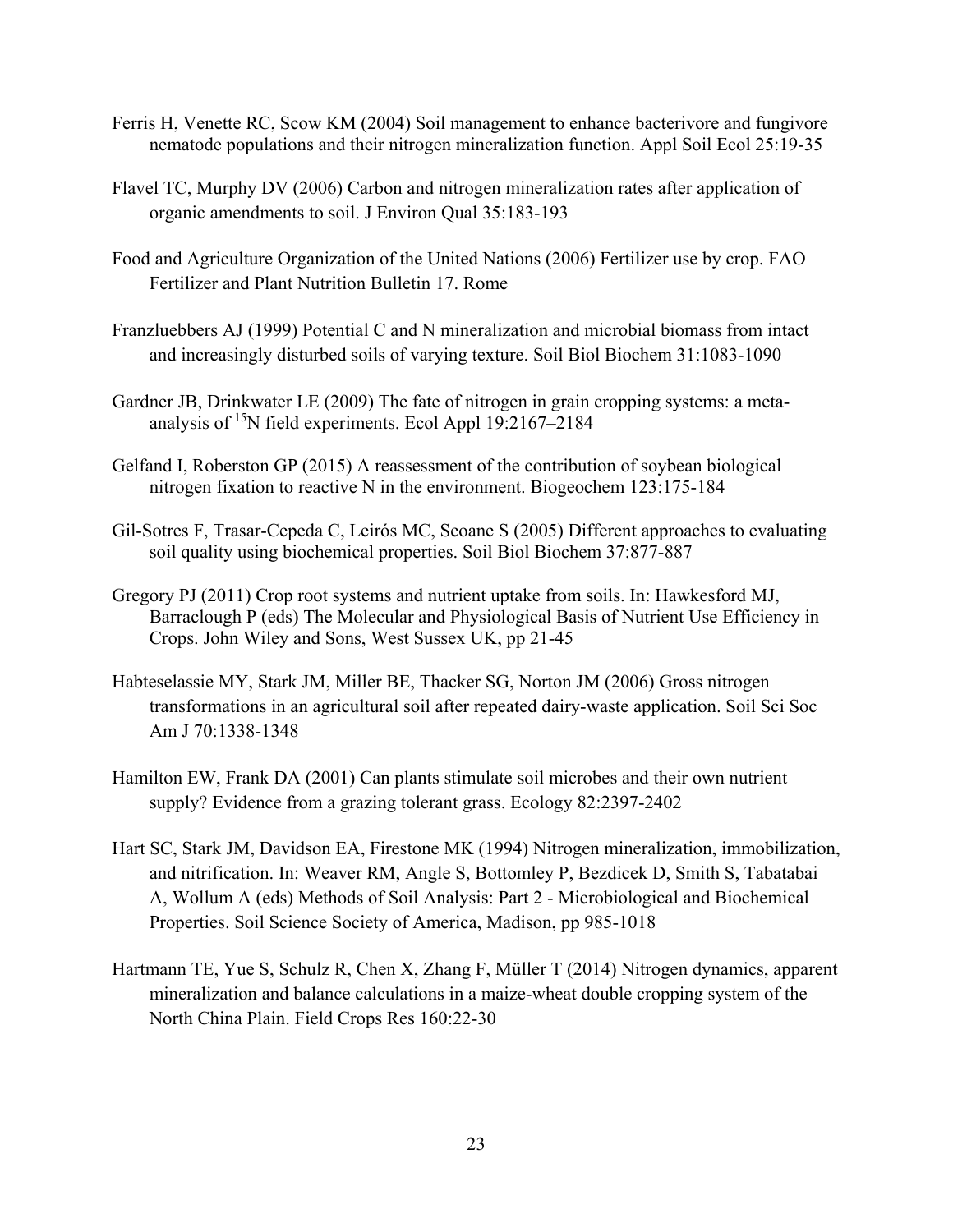- Hood-Nowotny R, Umana N H-N, Inselbacher E, Oswald- Lachouani P, Wanek W (2010) Alternative methods for measuring inorganic, organic, and total dissolved nitrogen in soil. Soil Sci Soc Am J 74:1018-1027
- Hunt, R. (1982). Plant growth curves. Edward Arnold Limited. London.
- Inselsbacher E, Hinko-Najera Umana N, Stange FC, Gorfer M, Schüller E, Ripka K, Zechmeister-Boltenstern S, Hood-Nowotny R, Strauss J, Wanek W (2010) Short-term competition between crop plants and soil microbes for inorganic N fertilizer. Soil Biol Biochem 42:360–372
- Jones DL, Shannon D (1998) Mineralization of amino acids applied to soils: Impact of soil sieving, storage, and inorganic nitrogen additions. Soil Sci Soc Am J 63:1199-1206
- Kaye J, Hart S (1997) Competition for nitrogen between plants and soil microbes. Trends Ecol Environ 12:139-143
- Kira O, Linker R, Shaviv A (2014) A novel method combining FTIR-ATR spectroscopy and stable isotopes to investigate the kinetics of nitrogen transformations in soils. Soil Sci Soc Am J 78:54-60
- Kirkham D, Bartholomew WV (1955) Equations for following nutrient transformations in soil, utilizing tracer data. Soil Sci Soc Am J 19:33-34
- Lazicki PA, Liebman M, Wander MM (2016) Root parameters show how management alters resource distribution and sosil quality in conventional and low-input cropping systems in Central Iowa. PLoS One 11:e0164209
- Liebman M, Gibson LR, Sundberg DN, Heggenstaller AH, Westerman PR, Chase CA, Hartzler RG, Menalled FD, Davis AS, Dixon PM (2008) Agronomic and economic performance characteristics of conventional and low-external-input cropping systems in the central Corn Belt. Agron J 100:600-610
- Loecke TD, Cambardella CA, Liebman M (2012) Synchrony of net nitrogen mineralization and maize nitrogen uptake following applications of composted and fresh swine manure in the Midwest US. Nut Cycl Agroecosyst 93:65–74
- Lowrance R, Stiner BR, House GJ (1984) Agricultural Ecosystems: Unifying Concepts. John Wiley and Sons, New York
- Lory JA, Scharf PC (2003) Yield goal versus delta yield for predicting fertilizer nitrogen need in corn. Agron J 95: 994–999
- Luxhøi J, Jensen LS (2005) Gross N mineralization-immobilization rates in heterogeneous intact soil cores can be estimated without marked error. Biol Fert Soils 41:280-283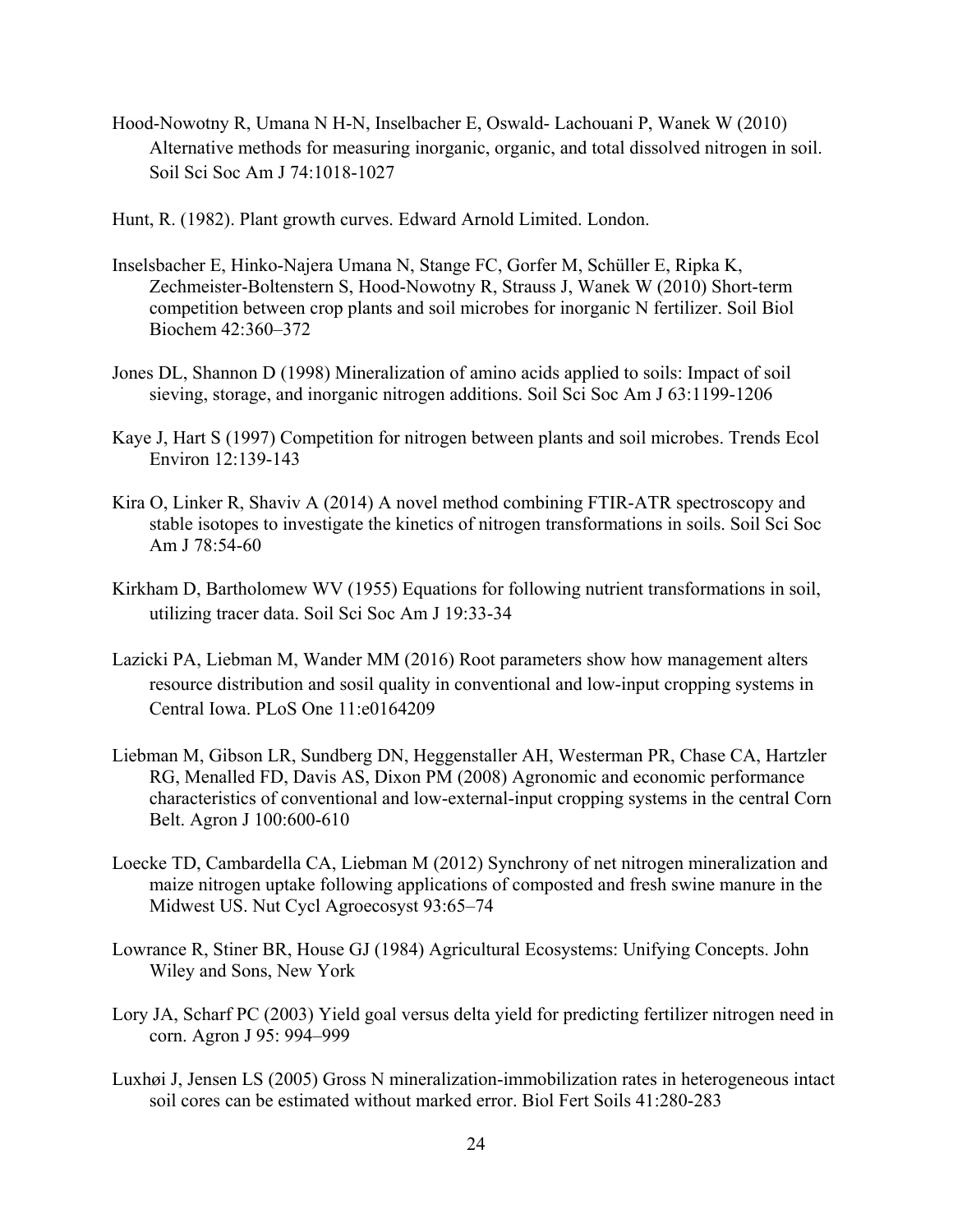- Luxhøi J, Bruun S, Stenberg B, Breland TA, Jensen LS (2006) Prediction of gross and net nitrogen mineralization-immobilization-turnover from respiration. Soil Sci Soc Am J 70:1121
- Ma BL, Dwyer LM, Gregorich EG (1999) Soil nitrogen amendment effects on seasonal nitrogen mineralization and nitrogen cycling in maize production. Agron J 91:1003-1009
- Magdoff F (1991) Understanding the Magdoff Pre-Sidedress Nitrate Test for corn. J Prod Agric 4:297–305
- Mary B, Recous S (1994) Measurement of nitrogen mineralization and immobilization fluxes in soil as a means of predicting net mineralization. Euro J Agron 3:291-300
- Mikola J, Setälä H (1998) No evidence of trophic cascades in an experimental microbial-based soil food web. Ecology 1:153-164
- Murphy DV, Recous S, Stockdale EA, Fillery IP, Jensen LS, Hatch DJ, Goulding KT (2003) Gross nitrogen fluxes in soil: Theory, measurement and application of <sup>15</sup>N pool dilution techniques. Adv Agron 79:69–118
- Olfs HW, Blankenau K, Brentrup F, Jasper J, Link A, Lammel J (2005) Soil- and plant-based nitrogen fertilizer recommendations in arable farming. J Plant Nutr Soil Sci 168:414–431
- Pang XP, Letey J (2000) Organic farming: Challenge of timing nitrogen availability to crop nitrogen requirements. Soil Sci Soc Am J 64:247–253.
- Robertson GP, Vitousek PM (2009) Nitrogen in agriculture: Balancing the cost of an essential resource. Ann Rev Environ Resourc 34:97–125
- Sanchez JE, Willson TC, Kizilkaya K, Parker E, Harwood RR (2001) Enhancing the mineralizable nitrogen pool through substrate diversity in long term cropping systems. Soil Sci Soc Am J 65:1442-1447
- Sanchez JE, Paul EA, Willson TC, Smeenk J, Harwood RR (2002) Corn root effects on the nitrogen-supplying capacity of a conditioned soil. Agron J 94:391–396
- Sanchez JE, Harwood RR, Willson TC, Kizilkaya K, Smeenk J, Parker E, Paul EA, Knezek BD, Robertson GP (2004) Managing soil carbon and nitrogen for productivity and environmental quality. Agron J 96:769-775
- Schimel JP, Bennett J (2004) Nitrogen mineralization: Challenges of a changing paradigm. Ecology 85:591–602Schomberg HH, Wietholter S, Griffin TS, Reeves DW, Cabrera ML, Fisher DS, Endale DM, Novak JM, Balkcom KS, Raper RL, Kitchen NR, Locke MA, Potter KN, Schwartz RC, Truman CC, Tyler DD (2009) Assessing indices for predicting potential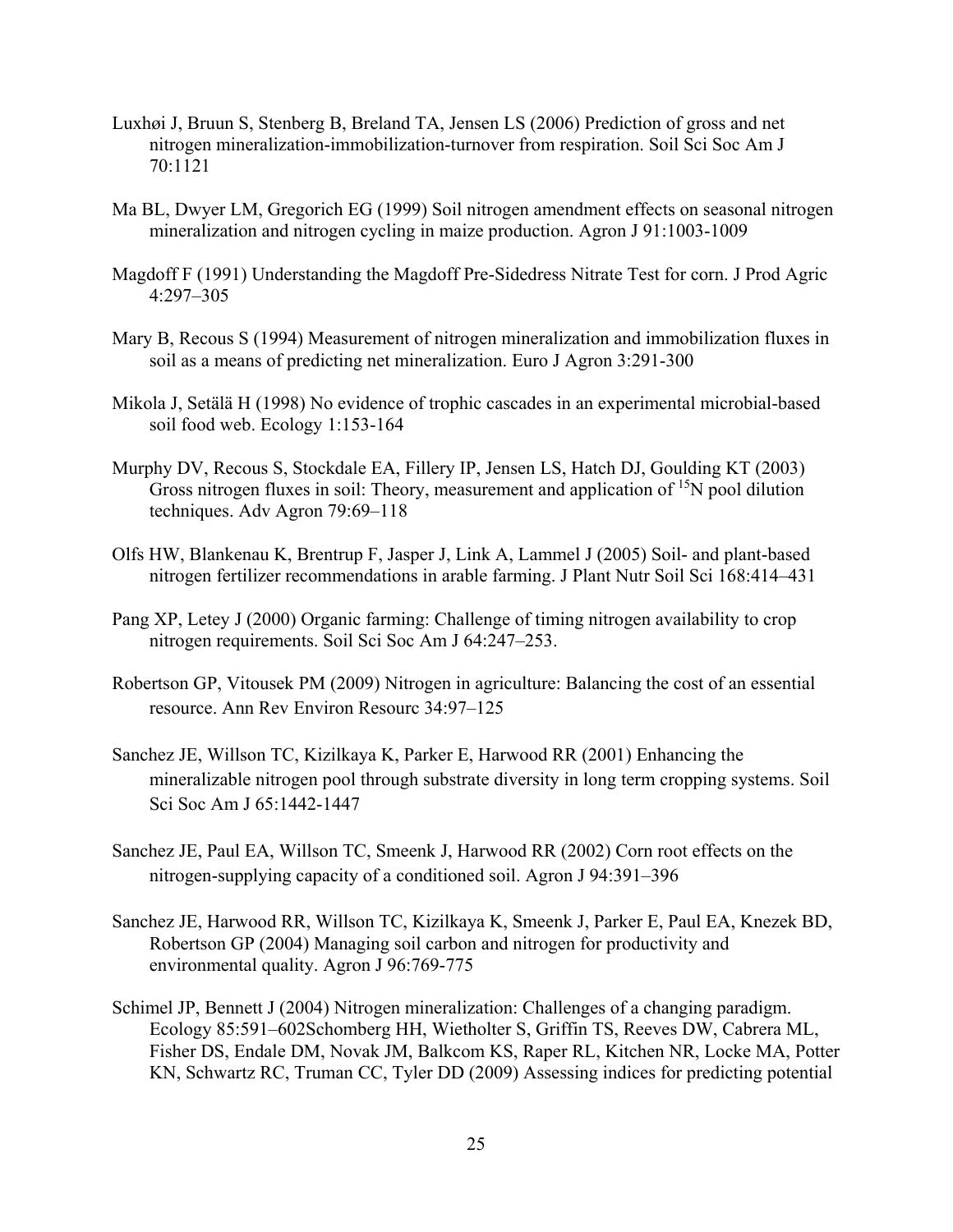nitrogen mineralization in soils under different management systems. Soil Sci Soc Am J 73:1575-1586

- Stevens WB, Hoeft RG, Mulvaney RL (2005) Fate of nitrogen-15 in a long-term nitrogen rate study. Agron J 97:1037-1045
- Wander MM, Traina SJ, Stinner BR, Peters SE (1992) Organic and conventional management effects on biologically active soil organic matter pools. Soil Sci Soc Am J 58:1130-1139
- Weitzman JN, Kaye JP (2016) Variability in soil nitrogen retention across forest, urban, and agricultural land uses. Ecosystems 1-17
- Xu X, Stange CF, Richter A, Wanek W, Kuzyakov Y (2007) Light affects competition for inorganic and organic nitrogen between maize and rhizosphere microorganisms. Plant Soil 304:59–72
- Yin X, Goudriaan J, Lantinga E, Vos J, Spiertz H (2003) A flexible sigmoid function of determinate growth. Ann Bot 91:361-371
- Zaman M, Di HJ, Cameron KC, Frampton CM (1999) Gross nitrogen mineralization and nitrification rates and their relationships to enzyme activities and the soil microbial biomass in soils treated with dairy shed effluent and ammonium fertilizer at different water potentials. Biol Fertil Soils 29:178–186
- Zeller B, Dambrine E (2011) Coarse particulate organic matter is the primary source of mineral N in the topsoil of three beech forests. Soil Biol Biochem 43:542–550
- Zhang Y, Li C, Zhou X, Moore B (2002) A simulation model linking crop growth and soil biogeochemistry for sustainable agriculture. Ecol Model 151:75-108
- Zhao R, Chen X, Zhang F, Zhang H, Schroder J, Römheld V (2004) Fertilization and nitrogen balance in a wheat-maize rotation system in North China. Agron J 98:938-945